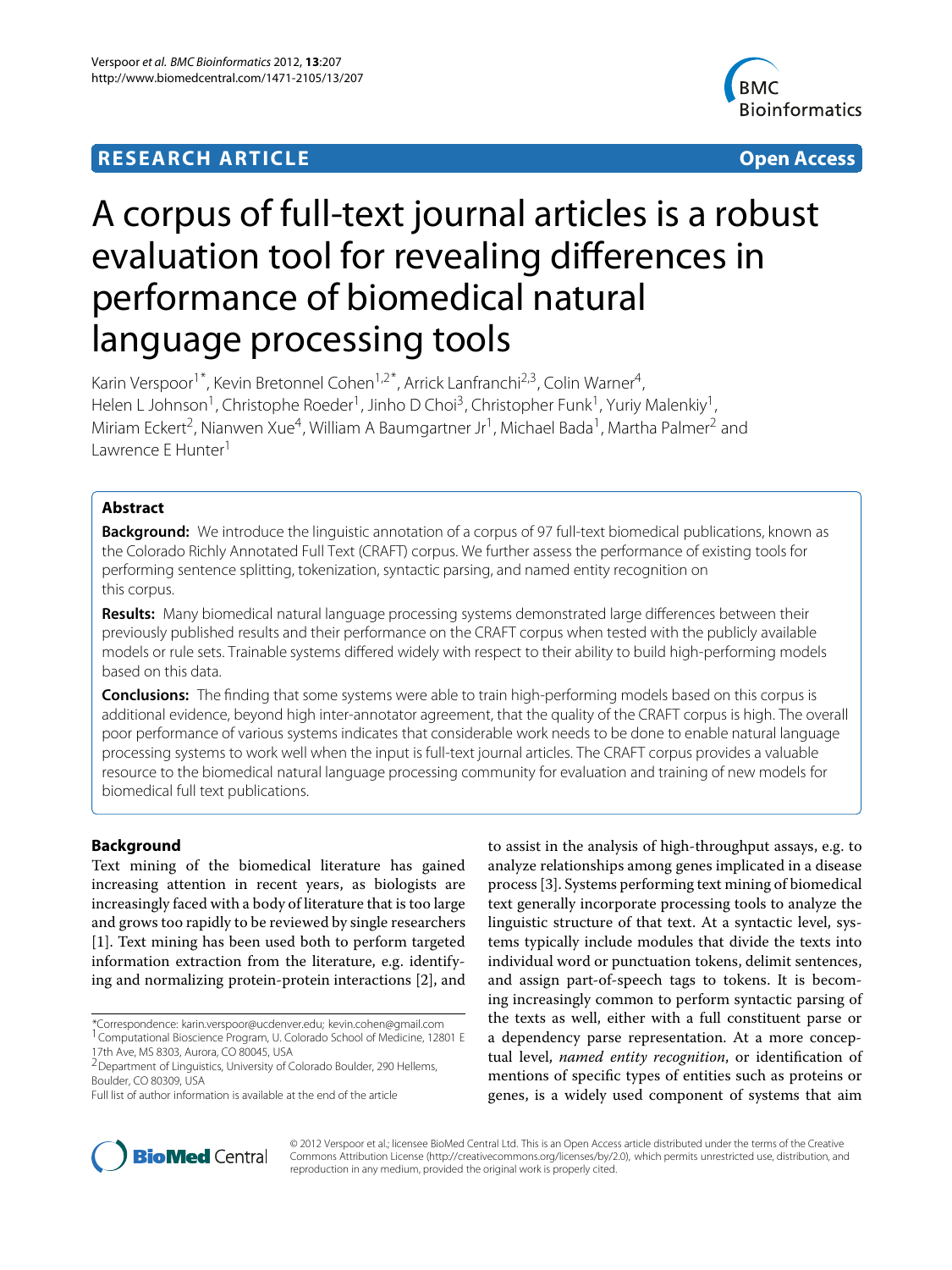to perform entity-oriented text mining. Historically, the majority of research in biomedical natural language processing has focused on the abstracts of journal articles. However, recent years have seen numerous attempts to move into processing the bodies of journal articles. Cohen et al. [\[4\]](#page-23-3) compared abstracts and article bodies and found that they differed in a number of respects with implications for natural language processing. They noted that these differences sometimes demonstrably affected tool performance. For example, gene mention systems trained on abstracts suffered severe performance degradations when applied to full text.

It has been previously noted that there was inadequate linguistically annotated biological text to make domainspecific retraining of natural language processing tools feasible [\[5\]](#page-23-4). With the release of CRAFT, we now have a large resource of appropriately annotated full text articles in the biomedical domain to enable both evaluation and retraining.

In this paper, we will introduce the linguistic annotation of a significant new resource, the Colorado Richly Annotated Full Text (CRAFT) corpus. CRAFT consists of the full contents of 97 Open Access journal articles, comprising nearly 800k tokens. CRAFT has been manually annotated with a number of elements of linguistic structure, corresponding to the functions listed above. It has also been annotated with semantic content, of biological concepts from several semantic classes characterized by biological ontologies. In prior work, we established that Open Access journal articles do not differ in terms of linguistic structure or semantic content from traditional journal articles [\[6\]](#page-23-5) and therefore take this corpus as representative of the biomedical literature more generally. Along with this paper, we are publicly releasing 67 (70%) of the articles, constituting 70.8% of the tokens in the full corpus. It is available at [http://bionlp-corpora.](http://bionlp-corpora.sourceforge.net/CRAFT/index.shtml) [sourceforge.net/CRAFT/index.shtml.](http://bionlp-corpora.sourceforge.net/CRAFT/index.shtml)

The availability of the CRAFT corpus makes it possible for the first time to evaluate a number of hypotheses with exciting implications for the near-term development of biomedical text mining. In this work, we explore several uses of the CRAFT corpus for evaluating the performance of natural language processing tools. We specifically consider (a) the generalizability of training algorithms and existing models to the new corpus, and (b) the impact of the availability of full text training data for new model development. A priori, genre differences have plagued natural language processing for years, and full texts are clearly a different genre from that which most extant systems have been developed on — abstracts of journal articles [\[4\]](#page-23-3). Those who have worked with full text have noted various ways in which full texts differ from abstracts [\[7](#page-23-6)[-11\]](#page-23-7), mainly focusing on distributional differences of certain types of keywords and assertions. Nonetheless,

a few authors have developed systems to process full text. Friedman and Rzhetsky developed the GENIES system, which processes full-text journal articles [\[10\]](#page-23-8), Rzhetsky's GeneWays system does as well [\[12\]](#page-23-9), and the recent BioCreative III evaluation required systems to process full text [\[13\]](#page-23-10).

In this work we first introduce the syntactic annotation of the CRAFT corpus. The annotation of genes and ontological concepts is described in more detail in Bada et al. (2012) [\[14\]](#page-23-11).

Next, with this sufficiently large collection of annotated biomedical full text documents, we report the head-tohead performance of a number of language processing tools selected for their difficulty, for their relevance to any language processing task, and for their amenability to evaluation with well-annotated gold standard data. Specifically, we examined the performance of tools for:

- Sentence boundary detection
- **Tokenization**
- Part-of-speech tagging
- Syntactic parsing
- Named entity recognition, specifically of gene names

Sentence boundary detection was included because it is an essential first task for any practical text mining application. Tokenization was included both because it is an essential prerequisite for any practical language processing application and because it is notoriously difficult for biomedical text (see e.g. [\[1](#page-23-0)[,15\]](#page-24-0)). Part-of-speech tagging and syntactic parsing were included because the use of syntactic analyses in biomedical text mining is a burgeoning area of interest in the field at present [\[16,](#page-24-1)[17\]](#page-24-2). Finally, gene mention recognition was included because prior work has shown drastic differences in gene mention performance on full text across a range of gene mention systems and models [\[4\]](#page-23-3). We perform a broad survey of existing systems and models, and also retrain systems on the full-text data to explore the impact of the annotated training data.

Previous investigations of syntactic parser performance on biomedical text [\[5](#page-23-4)[,18\]](#page-24-3) have focused on parser performance on biomedical abstracts rather than full text publications. In particular, [\[18\]](#page-24-3) evaluates accuracy on only 79 manually reviewed sentences, while [\[19](#page-24-4)[,20\]](#page-24-5) explore similarly small corpora of 300 and 100 sentences, respectively. The CRAFT corpus, in contrast, contains over 20,000 manually analyzed parsed sentences in the portion we are publicly releasing at this time – the full contents of 67 journal articles, containing over 500k tokens (see the Methods section for details on the partitioning of the data).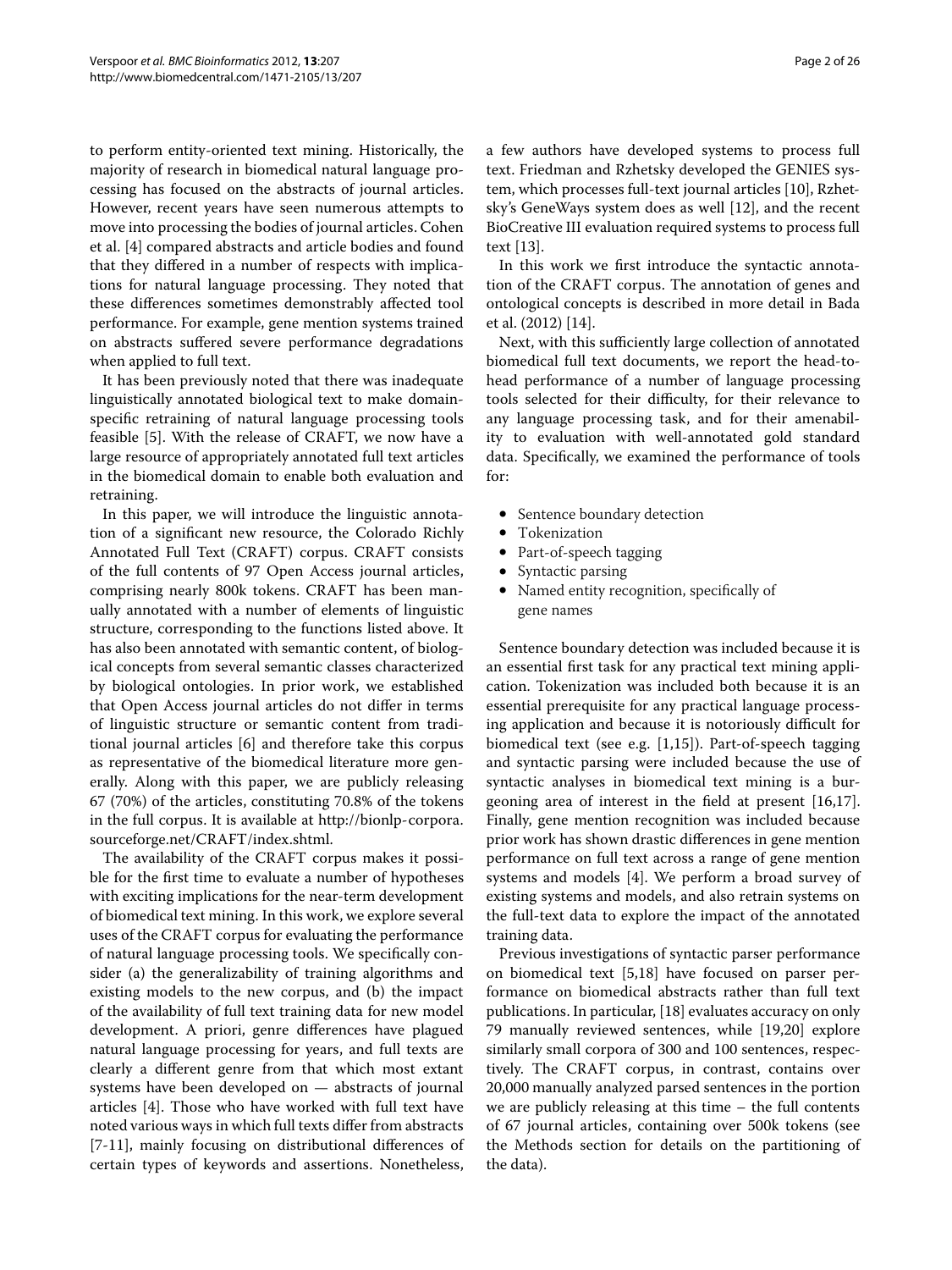#### **Prior biomedical corpus annotation work**

There has been significant prior work on corpus annotation in the biomedical domain. Until the very recent past, this has focused on the biological, rather than the medical, domain. The biological corpora are most relevant to the work discussed here, so we focus on them. The biomedical corpora site at [http://compbio.ucdenver.edu/](http://compbio.ucdenver.edu/ccp/corpora/obtaining.shtml) [ccp/corpora/obtaining.shtml](http://compbio.ucdenver.edu/ccp/corpora/obtaining.shtml) currently lists 26 biomedical corpora and document collections. Of this large selection, we review here only some of the most influential or recent ones.

The flagship biomedical corpus has long been the GENIA corpus [\[21](#page-24-6)[,22\]](#page-24-7). Studies of biomedical corpus usage and design in [\[23,](#page-24-8)[24\]](#page-24-9) reviewed several biomedical corpora extant as of 2005 with respect to their design features and their usage rates outside of the labs that built them. Usage rates outside of the lab that built a corpus was taken as an indicator of the general usefulness of that corpus. These studies concluded that the most influential corpus to date was the GENIA corpus. This was attributed to two factors: the fact that this was the only corpus containing linguistic and structural annotation, and the fact that the corpus was distributed in standard, easy-to-process formats that the natural language processing community was familiar with. In contrast, the other corpora lacked linguistic and structural annotation, and were distributed in one-off, non-standard formats.

The GENETAG corpus [\[25\]](#page-24-10) has been very useful in the gene mention recognition problem. It achieved wide currency due to its use in two BioCreative shared tasks. The BioInfer corpus [\[26\]](#page-24-11) is a collection of 1100 sentences from abstracts of journal articles, annotated with entities according to a self-defined ontology and showing relationships between them by means of a syntactic dependency analysis. The BioScope corpus [\[27\]](#page-24-12) is a set of 20,000 sentences that have been annotated for uncertainty, negation, and their scope. Most recently, the various data sets associated with the Association for Computational Linguistics BioNLP workshop [\[17](#page-24-2)[,28\]](#page-24-13) have been widely used for their annotations of multiple biological event types, as well as uncertainty and negation.

#### **Results and Discussion**

## **Annotation of document structure, sentence boundaries, tokens, and syntax**

#### *Syntactic annotation: introduction*

Although CRAFT is not the first corpus of syntactically annotated biomedical text, it provides the first constituent annotation of full-text biomedical journal articles. Penn Treebank's BioIE project provided much of the basic skeleton for the workflow of this type of annotation. However, we did have to make several new policies or

expand existing PTB policies for syntactic annotation in the biomedical domain (discussed below).

The markup process of the CRAFT corpus consisted of phases of automatic parsing and manual annotation and correction of all 97 articles in the corpus. Automatic segmentation and tokenization were performed, then part of speech tags were automatically applied to every token in the data according to each token's function in a given context (for details see below). We employed Penn Treebank's full Part of Speech tagset (which consists of 47 tags; 35 POS tags and 12 punctuation, symbol, or currency tags) without any alterations (see Additional file [1](#page-23-12) for the full tagset). This output was then hand corrected by human annotators.

After hand correction, the data was then automatically parsed into syntactic phrase structure trees with Penn Treebank's phrasal tagset. Syntactic nodes indicate the type of phrase of which a token or a group of tokens is a part. They form constituents that are related to one another in a tree structure where the root of the tree encompasses the largest construction and the branches supply the relationship between the main components of the tree (subject, verb/predicate, verb arguments and modifiers) and each of these main components may contain internal phrase structure. CRAFT added 4 nodes representing article structure, CIT, TITLE, HEADING and CAPTION (discussed below), to the original tagset. The automatically processed trees were then hand corrected. Automatic parsing did not provide function tags or empty categories, which were also adapted from the Penn Treebank syntactic tagset, so those were added by hand during bracketing correction. Function tags are appended to node labels to provide additional information about the internal structure of a constituent or its role within the parent node. CRAFT added one new function tag, -FRM (discussed below). Empty categories provide a placeholder for material that has been moved from its expected position in the tree, arguments that have been dropped, such as an empty subject, or material that has been elided.

The data was finalized with two iterations of quality control verification to ensure that all the data was consistently annotated and that all policy changes that were adapted at different stages of the project were properly implemented across all data. A rough estimate of the total time required to syntactically annotate the full corpus is approximately 80 hours a week for 2.5 years (including 6 months for training).

Given the input text, "Little is known about genetic factors affecting intraocular pressure (IOP) in mice and other mammals" (PMCID 11532192), the final segmented, tokenized, part-of-speech tagged, syntactically parsed and annotated output is as follows, with each phrase in parentheses and part of speech tags to the left of their respective tokens.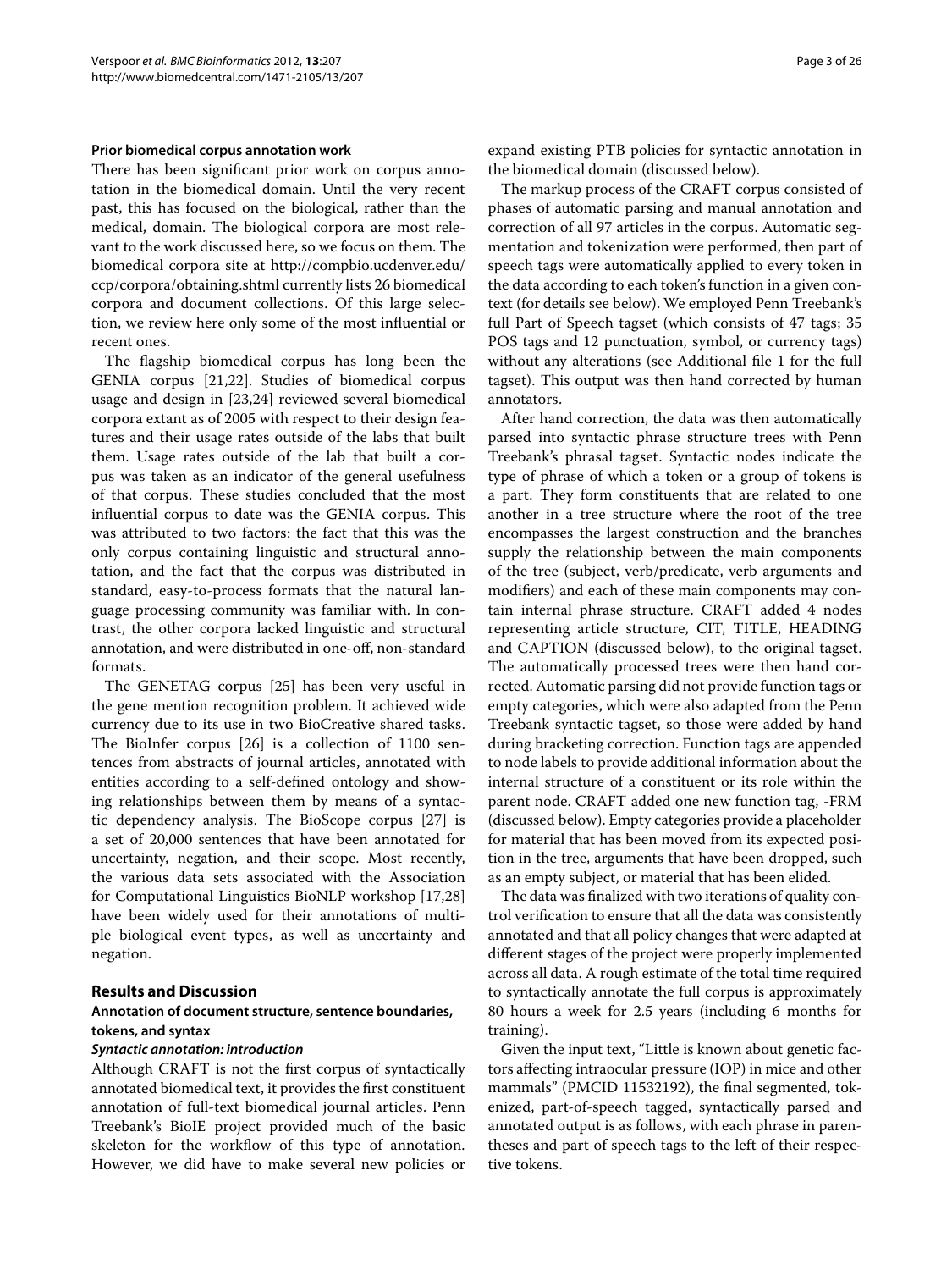```
(S (NP-SBJ-1 (JJ Little))
   (VP (VBZ is)
        (VP (VBN known)
            (NP-1 (-NONE- ∗))
        (PP (IN about)
            (NP (NP (JJ genetic)
                     (NNS factors))
            (VP (VBG affecting)
                (NP (NP (NP (JJ intraocular)
                              (NN pressure))
                         (NP (-LRB - -LRB -)(NN IOP)))
                              (-RRB - -RRB - )(PP-LOC (IN in)
                              (NP (NP (NNS mice))
                                       (CC and)
                                       (NP (JJ other)
                                           (NNS mammals))))))))))
.)
```
We describe below the major implementations and policy adaptations that yield the above tree.

#### *Selection and amendment of annotation guidelines*

For the POS annotation, we chose to follow the 3rd revision of the POS-tagging guidelines of the Penn Treebank project [\[29\]](#page-24-14).

For the treebanking, we have followed the guidelines for Treebank II [\[30-](#page-24-15)[32\]](#page-24-16) and Treebank 2a [\[33\]](#page-24-17) along with those for the BioIE project [\[34\]](#page-24-18), which is an addendum to the Treebank II guidelines based on annotation of biomedical abstracts. Employing these guidelines of the Penn Treebank project enables us to contribute our collection of richly annotated biomedical texts to a larger collection of treebanked data that represents a multitude of genres and that already includes biomedical journal abstracts. Finally, we modified or extended these guidelines to account for biomedical phenomena not adequately addressed in them (see Additional file [2](#page-23-13) for the CRAFT addenda to the PTB2 and BioIE guidelines). A set of these changes was made at the beginning of the project resulting from examination of the corpus articles, and further changes were made throughout the course of the project as issues arose; descriptions and examples of these changes can be seen below.

#### *Training of annotators and creation of markup*

The lead syntactic annotator (CW), who had five years of syntactic annotation experience, first trained the senior syntactic annotators (AL, AH), the former of whom trained a third senior syntactic annotator (TO). These lead and senior annotators were responsible for policy changes, documentation, quality control, and training of additional annotators, who were required to have some knowledge of syntax and semantics (with at least one year of completed Master's-level linguistics coursework) and some previous experience in syntactic annotation. These additional annotators were first trained to perform POS tagging for approximately one month with Penn's newswire training files and then on a chapter of an introductory biology book [\[35\]](#page-24-19), followed by treebanking training for several weeks to one month on short training files obtained through the Penn Treebank project. Treebanking training continued on the aforementioned book chapter and finally on the first article of the corpus. Altogether, training for syntactic annotation lasted approximately six months. All training was performed on flat text (i.e., text that had not been automatically annotated).

For the syntactic annotation of the corpus, sentence segmentation, tokenization, and POS markup was first automatically generated using the GENIA parser. Each article's automatically generated markup was manually corrected by one annotator in the lex mode of Emacs. This was followed by the automatically generated treebanking of these articles (with the corrected segmentation, tokenization, and POS markup) using the parser of the OpenNLP project. Each article's automatically generated treebanking markup was then manually corrected by one annotator using TreeEditor. Since they are not generated by this parser, the annotators used TreeEditor to add empty categories, which are syntactic place holders in the tree construction that indicate arguments that have been moved from their expected positions in the trees, and functions tags, which specify additional information about phrases not represented in the treebanking markup, e.g., the location of an action. Additionally,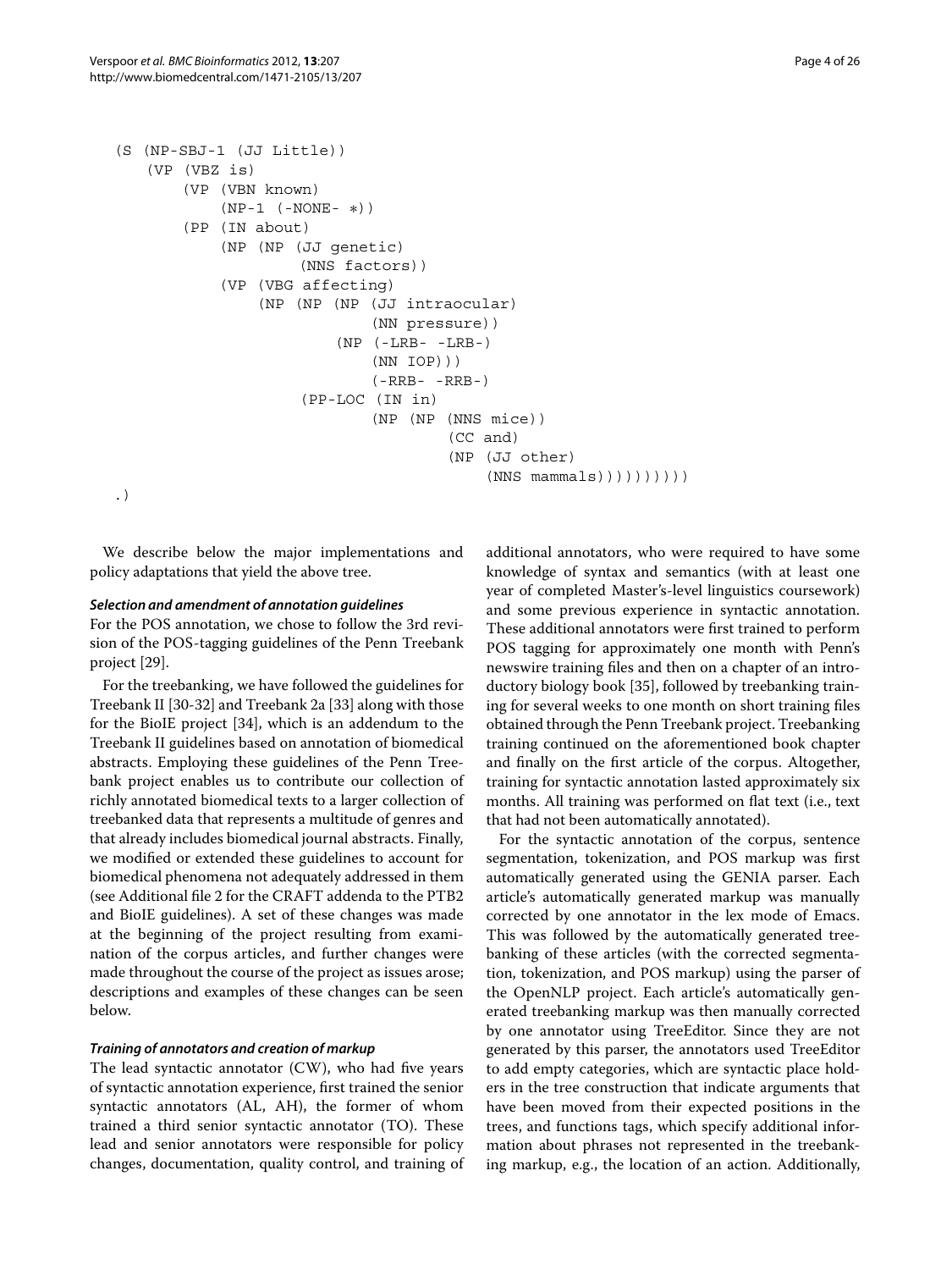sentence-segmentation errors not previously found were corrected manually outside of TreeEditor, as it does not have the capability of merging sentences. The corrected output of this annotator was checked by the syntactic lead annotator.

The output of the syntactic lead then underwent the final phase of syntactic annotation, referred to as the quality-control phase. This phase consisted of automatic validation of POS tags (e.g., checking that a phrase annotated as a prepositional phrase actually begins with a word annotated as a preposition) and of sentences (e.g., checking that each S node had a subject and a verb at the appropriate level of attachment) using CorpusSearch followed by manual correction of indicated errors. This step allowed us to confirm tree uniformity, to verify that errors had not been introduced during the manual correction of previous passes, and to ensure that changes in annotation guidelines or policy made during the project were consistently reflected in the final output. For example, during the course of annotation, the treatment of prepositional phrases beginning with "due to" changed from being annotated as recursive prepositions, i.e., (PP due (PP to)), to being annotated as flat multiword prepositions, i.e., (PP due to). A validation script was written to detect recursively annotated occurrences of such prepositional phrases, an example of which is provided below.

These results explain why defective PDGF signal transduction results in a reduction of the v / p cell lineage and ultimately in perinatal lethality due to vessel instability (Hellström et al. 2001).

```
68 PP-PRP: 68 PP-PRP, 69 IN, 70 due,
71 PP
```
(62 NP (63 NP (64 JJ perinatal) (66 NN lethality)) (68 PP-PRP (69 IN due) (71 PP (72 IN to) (74 NP (75 NN vessel) (77 NN instability))))))))

This error message indicates that there is a recursive PP error and provides the full sentence, the reference number(s) of the element(s) involved in the error, and the current parse of the tree. Given this output, the annotator manually corrected this error in the file by deleting the extra PP node for "to".

#### *Guidelines*

Full-text journal articles present issues that can be uniquely distinguished from the style of the abstracts that the Penn BioIE project annotated. We found that Penn's guidelines for biomedical abstract annotation did not cover the increased technical complexity of a full-length article, such as the parenthetical information, definitions, and figure and table captions found throughout a full-text article, necessitating regular policy review and addendum construction. Major changes to Penn's guidelines include addition of node labels TITLE, HEADING and CAPTION to replace the -HLN function tag (see below), and CIT for citations. We have added one new function tag, -FRM, to the top-level constituent (S) of formulas, where a mathematical symbol  $(<, >, =)$  is treated as a verb. The use of the PRN node label has been expanded from the TB2a policy [\[33\]](#page-24-17), which only allows for a clausal PRN (reference, appositive-like adjectives). Because of the large number of nominals and other parentheticals in the CRAFT data we have allowed any node label inside of PRN. The use of the -TTL function tag has been slightly modified from ETTB as well. Each of these node and function label additions and expansions have been made in order to provide labeling that accurately represents the more complex structure of biomedical articles.

We have also changed how shared adjuncts are bracketed, which are now adjoined to coordinated VP or S, added more structure to single token coordinated NMLs, and refined Penn's POS and tokenization policy to account for additional symbols, such as ◦ (degree) (as in 35°C). Another significant change we have made is the elimination of PP-CLR. PTB2 allows for PP-CLR on verbal arguments. However, we felt that this policy was not clearly defined and it was difficult to consistently apply. We have retained the -CLR in S-CLR for resultatives and secondary predicates.

The last change we implemented was the complete elimination of the empty category \*P\* (placeholder for distributed material) introduced in the Penn BioIE guideline addendum. With the increased complexity of full-length articles, we felt that these policies were difficult to apply consistently and greatly increased the complexity of the annotation and resulting trees. We maintain that existing policy on NML and NP coordination preserves much of the same information represented by \*P\*.

In PTB2, the -HLN function tag indicates a headline or a dateline, as found in newswire texts. However, the section headings in journal articles have a slightly different function and convey different information than a news headline. Since the treebanked data are journal articles, we are using more informative labels for nodes that would have been tagged with -HLN (see example below) based on newswire bracketing guidelines (Guidelines [\[31\]](#page-24-20) Section [Ongoing and future work\)](#page-21-0).

```
(FRAG-HLN (NP-SBJ-1 Clinton)
          (S-PRD (NP-SBJ ∗PRO∗-1)
```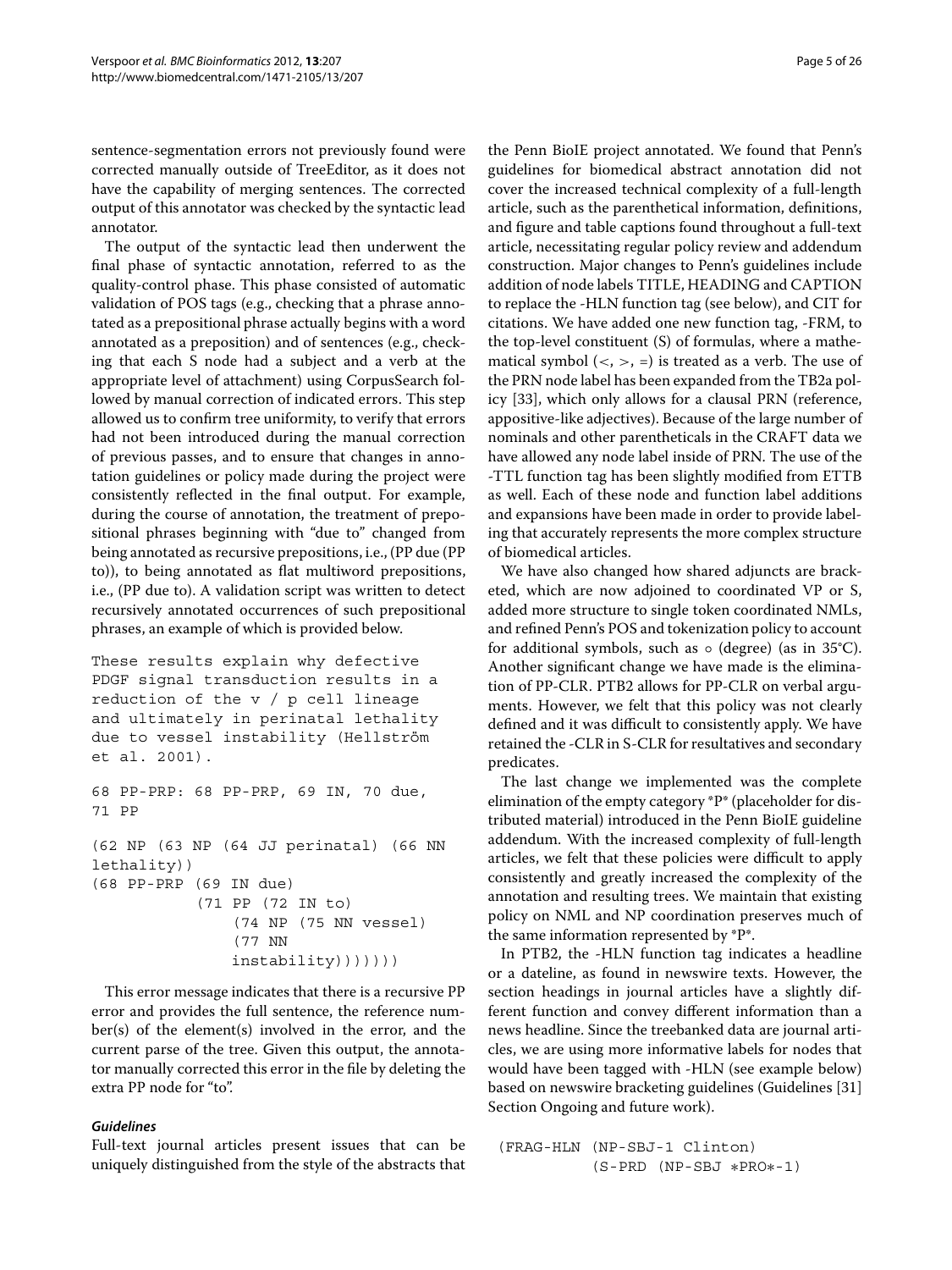```
(VP to leave)))
''Clinton to leave'' (BioIE addendum)
(FRAG-HLN (NP-SBJ-1 3 soldiers)
          (VP killed (NP * - 1)
                     (PP by
                         (NP-LGS
                         bomb))))
''soldiers killed by bomb'' (BioIE
addendum)
```
#### *CRAFT addenda*

Labels were created for information that is unique to the structuring of a journal article. The CRAFT annotation guidelines add TITLE, HEADING, and CAPTION node labels to denote these sections of journal articles. Below are several examples of usage. (From CRAFT addendum to PTB2 and BioIE guidelines, see Additional file [2\)](#page-23-13)

```
Journal title: TITLE
```
(TITLE (NP PLoS Genetics))

*Section headings: HEADING*

```
(HEADING (NP Abstract))
```
(HEADING (NP Introduction))

```
(HEADING (NP Results))
```
*Figure, Table, and Picture Captions: CAPTION*

```
(HEADING (NP Figures and Tables))
(HEADING (NP Figure 1))
(CAPTION (NP (NP An
             (QP almost two-fold)
```

```
range)
(PP of
   (NP IOP))
(PP between
   (NP (ADJP genetically
   distinct)
        mouse strains))
```

```
.))
```
''An almost two-fold range of IOP between genetically distinct mouse strains.'' (PMCID 1152192)

(TITLE (FRAG (NP (NP Intraocular pressure)

```
(NP (ADJP
        genetically
        distinct)
        mice)))
:
(NP an
    (NML (NML update)
    (CC and)
    (NML strain
     survey)))))
```
''Intraocular pressure in genetically distinct mice : an update and strain survey'' (PMCID 11532192)

These nodes require internal structure the same as other main text nodes. However, TITLE, HEADING, and CAP-TION nodes have only one daughter. In cases where titles, headings or captions are not complete sentences, FRAG may be used to make a single constituent of the daughter nodes.

(TITLE (FRAG (NP Complex Trait Analysis of the Mouse Striatum) : (S Independent QTLs Modulate Volume and Number)))

While TITLE, HEADING, and CAPTION are new nodes that have been added to PTB2's original tag set, we have also changed the scope of some existing node labels, such as PRN (from CRAFT addendum to PTB II and BioIE guidelines).

#### *PRN and CIT*

We have expanded the use of PRN to include citations that consist of other referential material such as page or footnote numbers, figure and table information, or extra-sentential details. The PRN node is put inside of whichever node it seems to be modifying. Sentence-final parentheticals modifying the entire sentence are placed inside the VP containing the matrix verb, mirroring the placement of sentence-level adjuncts.

#### *Adding primary label CIT for inline citations*

In Penn BioIE Addendum ([\[34\]](#page-24-18) Section 7.2), citations are annotated as follows:

(PRN -LRB- (FRAG Shelton et al., 1983)  $-RRB- )$ 

Since citations are pervasive in journal articles and books, we have added a CIT node for inline citations.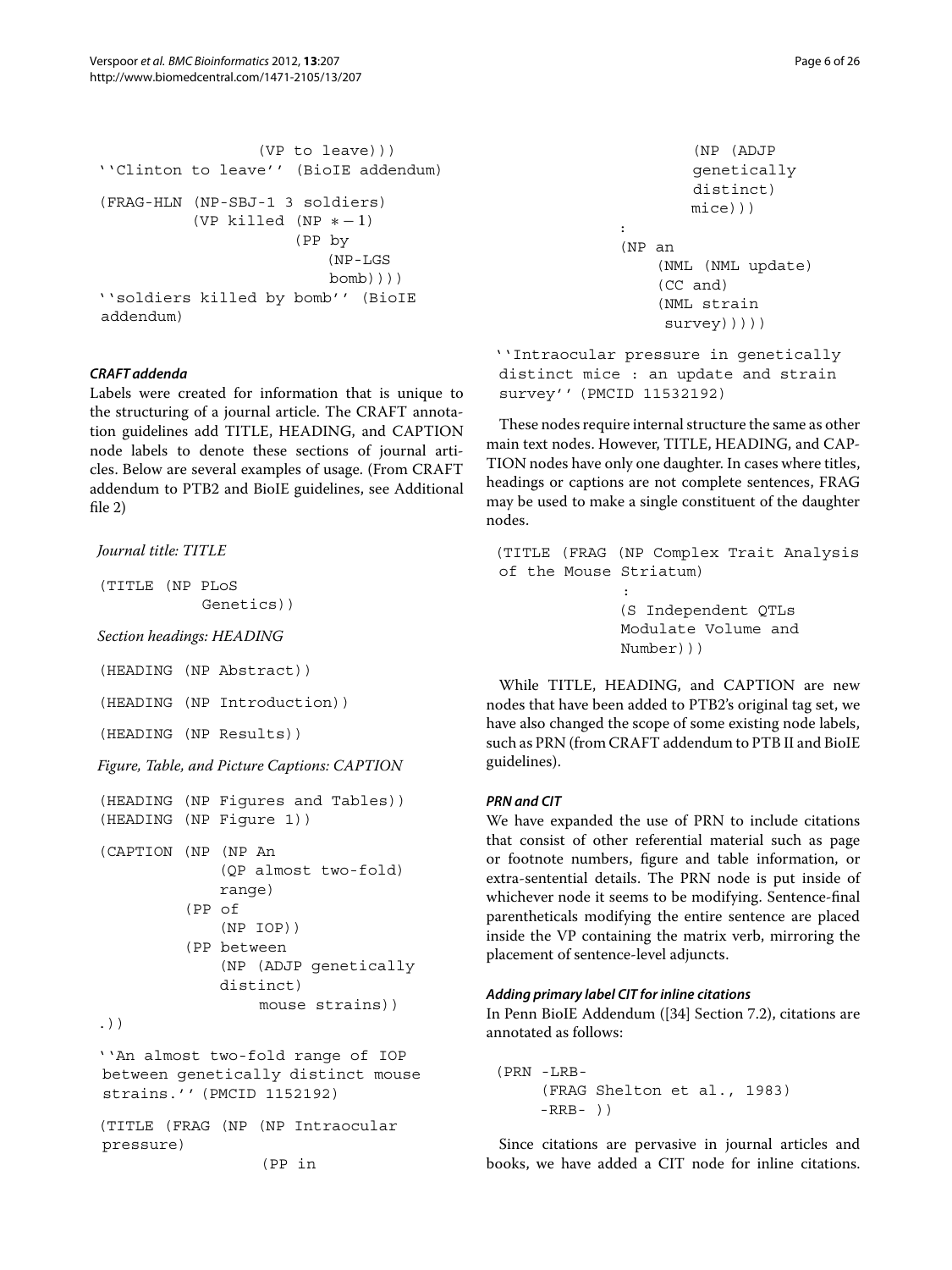The internal structures for citations are flat. CIT applies only to author references that occur inside of parentheses.

```
(CIT -LRB- Shelton et al., 1983 -RRB-)
```
(CIT -LRB- A. - K.H. and V.E. Papaioannou , unpublished observations  $-RRB-$ ''(A. - K.H. and V.E. Papaioannou, unpublished observations)'' (PMCID 12079497)

All other, non-parenthetical references are bracketed as normal text.

Citations that are part of the argument structure of a larger sentence are annotated fully as ordinary text:

```
(NP (NP The second paper)
        ,
        (PP by
           (NP (NP Davies)
                (ADVP-ETC et al))))
''The second paper, by Davies et al''
(PMCID 11597317)
```

```
(VP reviewed
   (NP-1 * )(PP in (NP (NP (NP Furumura)
                   (ADVP-ETC et al.))
               (NP-TMP 1996))))
```
''reviewed in Furumura et al. 1996'' (PMCID 14737183)

## *Expansion of PRN*

We have expanded its use to include citations that consist of other referential material such as page or footnote numbers, figure and table information, or extra-sentential details. If the sentence contains only one parenthetical at the end of the sentence, then this is a daughter of the VP; otherwise, it is within whichever node it seems to be modifying.

```
(S (NP-SBJ These mutations
   (VP shift
      (NP (NP the spectral profiles
          (PP of
              (NP the translation
              products))))
      (PRN [
           (NP 4 , 11)
           |)) .)
```
''These mutations shift the spectral profiles of the translation products [4,11].'' (PMCID 12079497)

```
(S (NP-SBJ-1 R1 ES cells
             (PRN [
                  (NP 20)
                  ]))
   (VP were
       (VP maintained
           (NP-1 * )(PP under
               (NP standard culture
               conditions ))
               (PP in
                   (NP (NP the
                   presence)
                       (PP of
                           (NP LIF)))).)
''ES cells [ 20 ] were maintained under
standard culture conditions in the
```
## *Addition of -FRM function tag*

We have added one new function tag, -FRM, to the toplevel constituent (S) of formulas in which a mathematical symbol  $(<, >, =)$  is treated as a verb.

presence of LIF...'' (PMCID 12079497)

```
(S-FRM (NP-SBJ (NN p))
                (VP <(NP 0.05))
''p < 0.05''
```
The above is interpreted as "p is less than 0.05." Orthographically, the copula is not realized—thus we have created the -FRM tag to denote the difference between formulas and canonical sentence structure.

#### *Shared VP and S adjuncts*

In the PTB, shared adjuncts for coordinated VPs are left at the conjunction level:

```
(S (NP-SBJ-1 the company)
   (VP expects
       (S (NP-SBJ-1 ∗PRO∗)
           (VP to
               (VP (VP obtain
                       (NP regulatory
                       approval))
                   and
                   (VP complete
                       (NP
                       transaction))
                   (PP by
```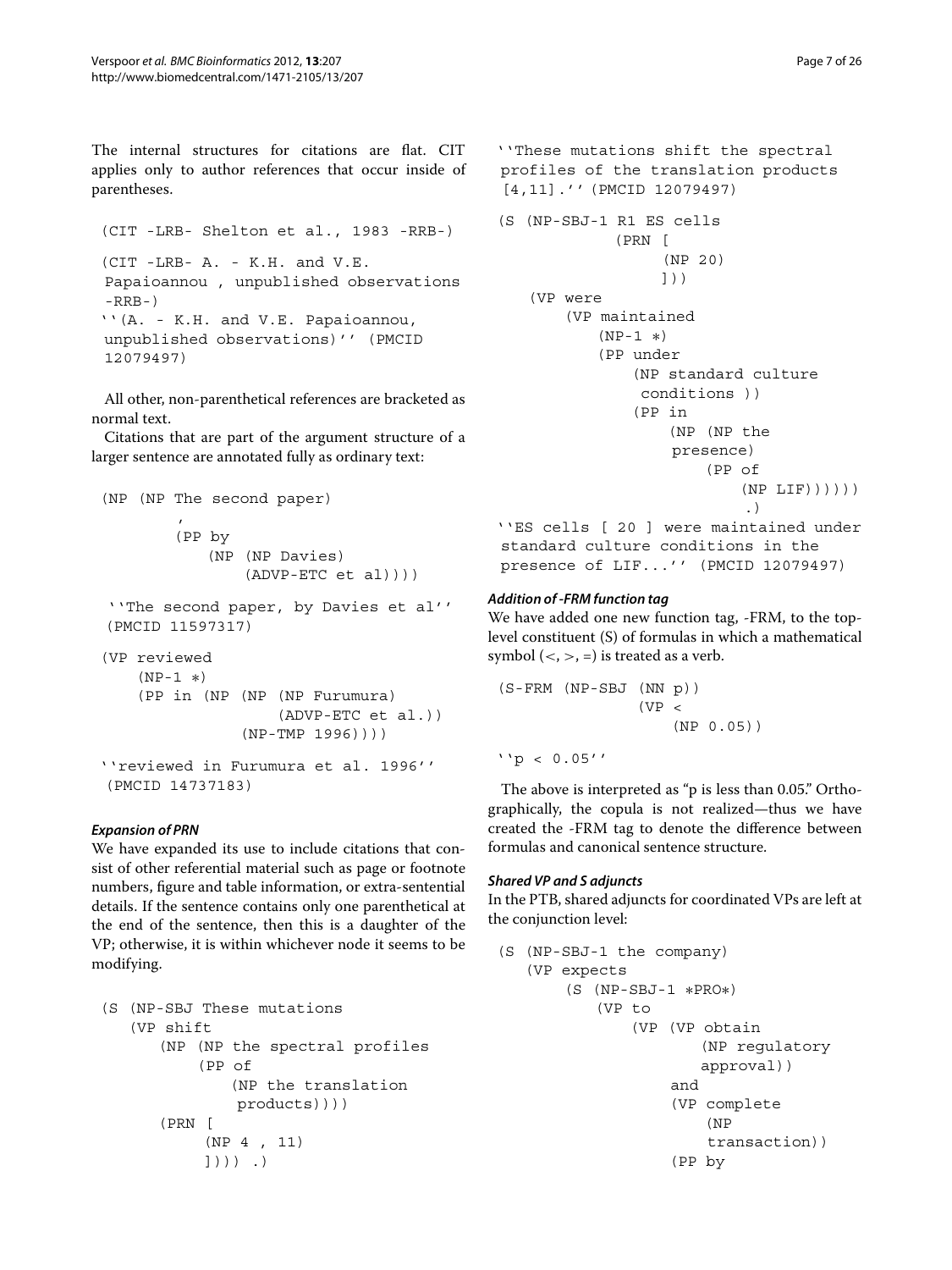```
(NP
year-end)))))))
```
''The company expects to obtain regulatory approval and complete transaction by year-end.'' (Penn BioIE guidelines)

"by year-end" is shared by both VPs "obtain regulatory approval" and "complete transaction", but is attached at the same level as those two VPs to form a flat structure. CRAFT adds a layer of VP so that the PP modifier and the coordinated VP are at different levels of attachment to make more explicit the shared distribution of the PP.

```
(S (NP-SBJ-1 the company)
   (VP expects
       (S (NP-SBJ-1 PRO∗)
          (VP to
             (VP (VP (VP obtain
                          (NP regulatory
                           approval))
                      and
                      (VP complete
                           (NP
                           transaction))
                  (PP by
                       (NP
                       year-end)))))))
```
Shared modifiers can also occur at the S level. When two clauses share a modifier, the modifier is adjoined to the coordinated S's.

```
(S (PP-TMP After
           (NP (NP puncture)
               (PP of
                   (NP (NP coagulated
                   blood)
                       (PP from
                           (NP the
                           corpora
                           cavernosa))))
                           ))
    (S (S (NP-SBJ urine retention)
          (VP developed))
       and
       (S (NP-SBJ-1 a suprapubic
       catheter)
          (VP had
             (S (NP-SBJ-1 ∗)
                 (VP to
                     (VP be
                         (VP introduced
                            (NP-1 * )
```

```
(ADVP
temporarily)
(PP-PRP for
   (NP urine
   drainage)
   ))))))))
```
.)

''After puncture of coagulated blood from the corpora cavernosa urine retention developed and a suprapubic catheter had to be introduced temporarily for urine drainage.'' (BioIE addendum section 11.10).

## *Tokenization and Part of Speech tagging of hyphens and symbols*

We adopted Penn's tokenization policy regarding hyphens, slashes, dashes and symbols, in which expressions containing hyphens and symbols are split into multiple tokens, with the exception of a list of bound affixes that don't provide meaning in isolation (see Penn's single token hyphenated words list in the Additional files).

## *Hyphens, slashes, and dashes*

Dashes are split and are interpreted as prepositional phrases when they are used to denote a range, as in pages in a parenthetical reference:

```
(PRN (-LRB- [)
     (NP (NP (CD 13))
         (PP (SYM -)
             (NP (CD 19))))
     (-RRB- 1))
```
''We have focused on developing the mouse system for IOP and glaucoma studies [13-19].'' (PMCID 11532192)

In the above citation the dash is read as "to." When a dash is pronounced ('to', 'negative', or 'minus') it is tagged SYM to distinguish hyphens and dashes that perform syntactic functions from those that simply link words together.

The negative symbol is also annotated as a pronounced symbol and receives the SYM POS tag:

```
(NP (NP (NN average))
    (PP (IN of)
        (NP (QP (SYM -) (CD 0.3))
            (NN mmHg))))
''average of -0.3 mmHg''
```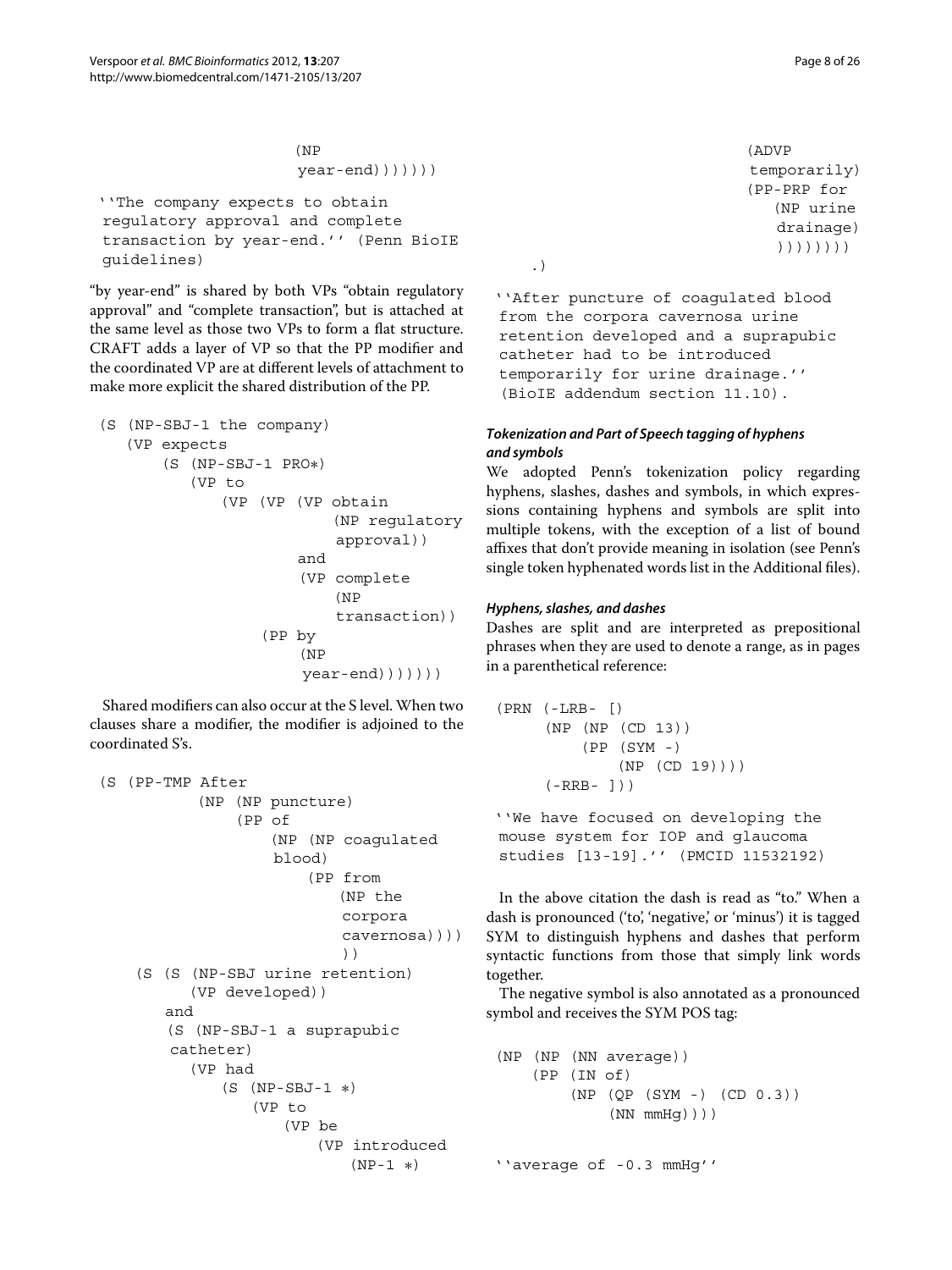We also split off all slashes in the text into separate tokens. When a slash is pronounced (typically 'of' or 'per') it received the SYM POS tag:

```
(NP (CD 100) (NNS mg))
   (PP (SYM /)
       (NP (NN kg))))
```

```
''100 mg/kg''
```
Compare the above with use of HYPH for hyphens and slashes that are not pronounced:

```
(NP (NML (NN neuron) (HYPH -) (VBG
packing))
   (NN density))
''neuron-packing density''
(NP (NML (NN BALB) (HYPH /) (NN cJ))
   (NN strain))
```

```
''BALB / cJ strain''
```
In keeping with Penn's tokenization policy we decided to treat numbers in temperatures as multi-token expressions. Temperatures containing a " (degree) symbol are split into two tokens; the number is POS tagged as a cardinal number, CD, and '°C' forms a constituent that is POS tagged as a singular noun as in "37 $^{\circ}$ C," (NP (CD 37)  $(NN^oC)$ ).

The percent symbol is also split. However, it receives the POS tag NN for singular noun, rather than SYM.

```
(NP (NML (QP (JJR greater) (IN than)
(CD 90))
         (NN %))
   (NN inhibition))
''greater than 90% inhibition'' (PMCID
11532192)
(NP (NML (CD 4) (NN%))
   (NN fat))
''4% fat'' (PMCID 11532192)
```
Symbols in mathematical formulas are split and POS tagged as SYM.

```
(S-FRM (NP-SBJ (NN n))
       (VP (SYM =))(NP (CD 4)))'n = 4''
(S-FRM (NP-SBJ (NN P))
```
(VP (SYM <) (NP (CD 0.0001))

```
''P < 0.0001''
```
We did not split certain symbols from their names, since they are part of the name as a whole and do not serve a specific function such as joining terms together (hyphen) or providing other syntactic or semantic information (such as '<' interpreted as a verb or '/' interpreted as a preposition).

```
(NP (JJ homozygous) (JJ lethal)
    (PRN (-LRB- -LRB-)
         (NP (NN †XPCS))
         (-RRB - RRB-))''homozygous lethal (†XPCS)'' (PMCID
17020410)
(NP The (NML p53\delta PGFP exchange)
        (NN construct))
''The p53δPGFP exchange construct''
(PMCID 16870721)
```
## *Elimination of -CLR*

In PTB2 one use of the function tag -CLR is to label prepositional phrases that have a closer relationship with a verb than simply that of an adjunct. Whether a PP is an argument or not to a large extent depends on the specific verb and it is hard to make a general characterization about the nature of this category without referring to this verb. Therefore the Penn BioIE Addendum has a long list of verbs that take a PP that can be labeled -CLR. Below is an example of PP tagged -CLR:

```
(VP account
    (PP-CLR for
           (NP her disappearance)))
```
We believe such argument structure information is better handled in a separate layer of Propbank-style annotation that focuses on the argument structure of each verb. In the treebank annotation, we avoid using this functional tag. Following CRAFT's policy, the above example is annotated as follows:

(VP account (PP for (NP her disappearance)))

Note that we have retained the use of S-CLR to mark resultatives and secondary predicates, as defined in the Treebank 2a guidelines:

```
(S (NP-SBJ uncertainty)
   (VP drives
```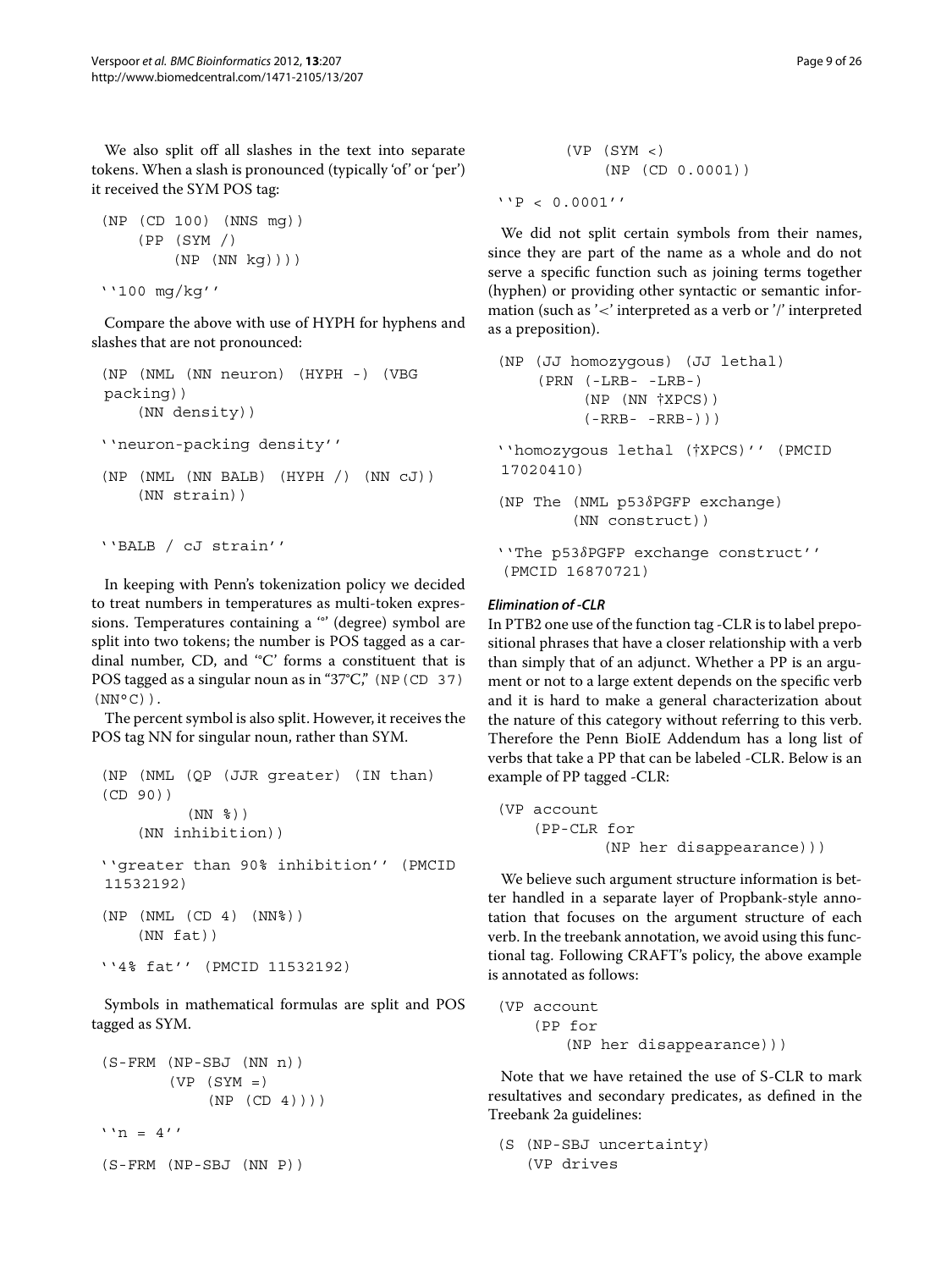```
(NP-3 people)
(S-CLR (NP-SBJ ∗PRO∗-3)
       (ADJP-PRD wild))))
```
## *Modification of -TTL*

The -TTL function tag was originally used only to mark the titles of created works. However, it also marks a form of nominalization, as titles whose internal structure is not nominal can behave nominally. For example, "In the Heat of the Night" or "One Flew Over the Cuckoo's Nest" can function as the subject of a sentence or the object of a preposition.

The following is an example of -TTL in its more traditional usage:

```
(NP (NP (NP the EU project)
        (NP EUMORPHIA)))
        ,
        \mathbf{v}(S-NOM-TTL (NP-SBJ (-NONE-
        ∗PRO∗))
                    (VP (VBG
                    Understanding)
                      (NP (JJ human) (JJ
                       molecular)
                         (NML physiology
                         and pathology))
                      (PP-MNR through
                         (NP (NP
                         integrated
                         functional
                         genomics)
                              (PP-LOC in
                                  (NP the
                                  mouse
                                  model)))
                                  )))
        ''))
```
''the EU project EUMORPHIA, ''Understanding human molecular physiology and pathology through integrated functional genomics in the mouse model'' '' (PMCID 15345036)

As in ETTB, CRAFT allows the extension of -TTL to other instances of this referential nominalization that can occur outside of titles. For example:

```
(S (S (NP-SBJ-1 Significance)
      (VP was
        (VP set (NP-1 ∗)
                 (PP at
                     (S-TTL-FRM (NP-SBJ
                     p)
```

```
(VP <(NP 0.05))
                              )))))
  and
  (S (ADJP-TTL-SBJ suggestive)
      (VP refers
         (PP to
             (S-TTL-FRM (NP-SBJ p)
                         (VP <(NP 0.63))
                             ))))
  .)
''Significance was set at p < 0.05
```
and suggestive refers to  $p < 0.63.'$ (PMCID 15938754)

This sentence has two nominalizations. *Suggestive* refers to the word *suggestive* itself rather than the quality of being suggestive. Similarly, the formula (analyzed internally as S because it is read aloud as "P is less than 0.63") is functioning nominally within the larger context of the sentence, in its position as object of a preposition.

#### *Elimination of \*P\**

\*P\* is used in the Penn BioIE project as a place-holder for a distributed premodifier or head, and it is used exclusively in coordinated nominal constructions. Here is an example where \*P\* is used in the Penn BioIE project:

```
(NP (NP K-
        (NML-1 ∗P∗))
    and
    (NP N-
        NML-1 ras)))
```
CRAFT annotates the tree as:

```
(NP (NML K- and N-) ras)
```
This structure would represent the fact that *K-* and *N-* are both modifiers of *ras*. Please refer to the CRAFT addendum to PTB2 and Penn BioIE guidelines for a more detailed discussion of \*P\*.

#### *NML Modification*

In general, we have maintained the current policies of PTB2a regarding annotation within NP: \*P\* is not used and the NML node label is used for sub-NP nominal substrings (see section 12.2.1 of [\[34\]](#page-24-18) Penn BioIE addendum for detailed information about NML). However, in conjunction with other policy changes that explicitly annotate the scope of coordinated structures (see section *Shared*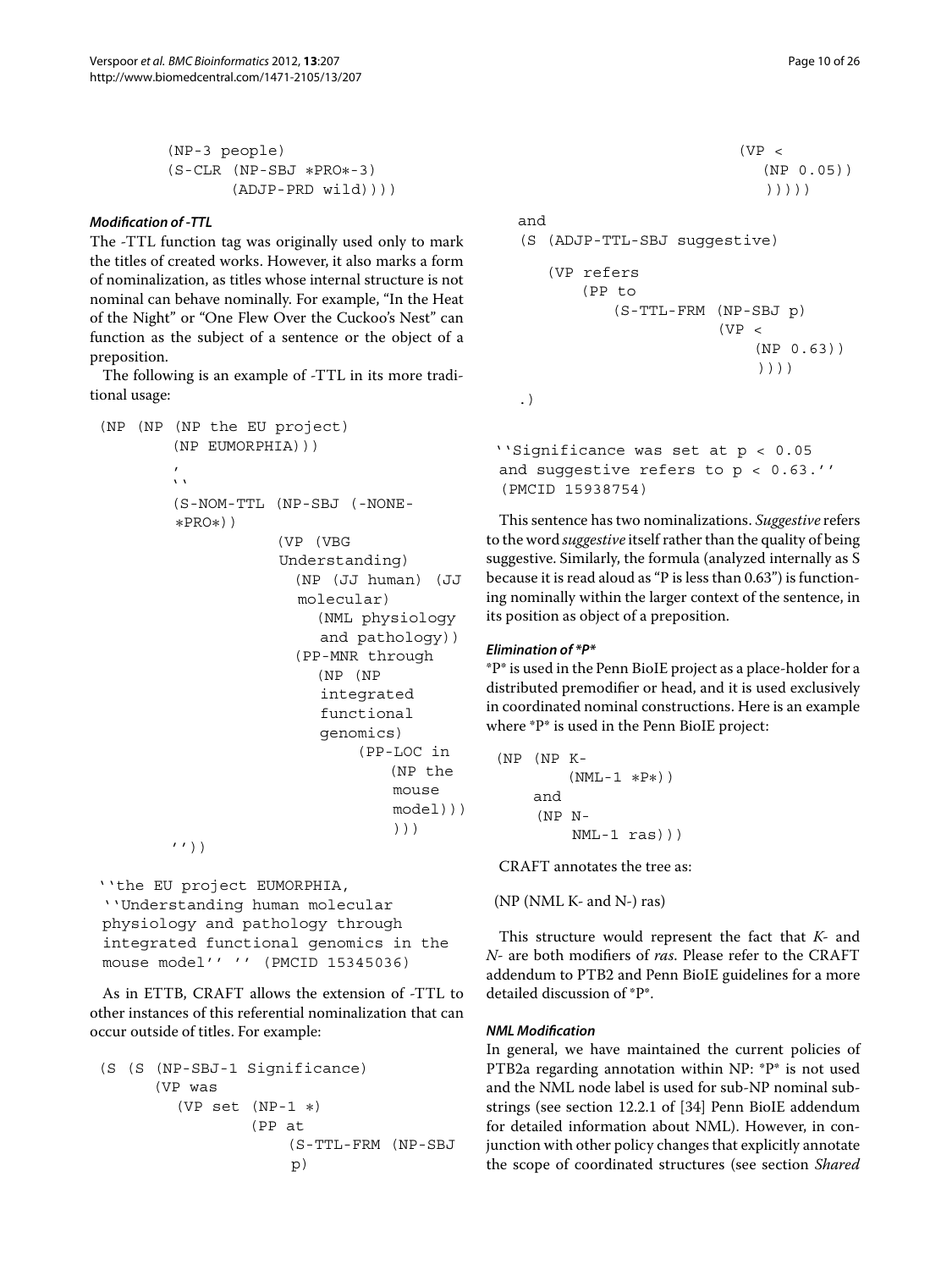*VP and S adjuncts*, above), we have slightly expanded the use of NML in certain single-token coordinated structures. By current TB2a policy, single-token coordinated nominal heads with shared premodifiers are left flat:

(NP the cats and dogs)

In CRAFT, we explicitly show the scope of *the*, which is modifying both *cats* and *dogs*, by putting a NML node around *cats and dogs*:

```
(NP the
    (NML cats and dogs))
```
More examples of this expanded use of NLM from PMCID 11532192:

```
(PP at
    (NP each
       (NML dose and time)))
```

```
(NP the
   (NML species, strain and
    environment))
```

```
(PP in
   (NP (NML early onset)
        (NML obesity and diabetes)))
```
In this way, we more closely align the annotation of these single-token coordinated heads with existing PTB2a policy regarding the use of NML in multi-token coordinated phrases with shared premodifiers:

```
(NP the
    (NML (NML grey cats)
         and
         (NML brown dogs)))
(NP the
   (NML (NML pupil)
   and
   (NML optic nerve)))
''the pupil and optic nerve'' (PMCID
11532192)
```
As in PTB2a, we also use NML in multi-token nominal premodifiers of nouns, as in:

```
(NP (NML red blood cell)
    destruction)
''red blood cell destruction'' (PMCID
12925238)
```
. . . where *red* and *blood* modify *cell*, forming the sub-NP constituent *red blood cell*, which modifies *destruction*.

Some other examples of NML in CRAFT marking this type of complex nominal modifier:

```
(NP the overall
    (NML gene expression)
   profiles)
''the overall gene expression
profiles'' (PMCID 16504174)
(NP (NML (NML C57BL / 6J)
         and
         (NML 129x1 / SvJ))
    inbred strains)
''C57BL/6J and 129x1/SvJ inbred
strains'' (PMCID 17590087)
(NP a
    (NML (QP greater than 90)
         %)
   inhibition)
''a greater than 90% inhibition''
(PMCID 11532192)
```
## *Annotation products and quality assessment*

The syntactic annotation of the CRAFT corpus consisted of manual annotation, including manual correction of automatic parsing, of 97 full-text biomedical journal articles. The 97 fully syntactically annotated articles yielded 30,800 sentences and 793,627 tokens, and include 619,567 syntactic nodes, 101,022 function tags, and 37,178 empty categories. The initial release of 67 articles yielded 21,710 sentences and 561,020 tokens and include 437,250 syntactic nodes, 71,522 function tags, and 25,978 empty categories. See Additional file [3](#page-23-14) for counts of each node, tag, and empty category.

When the OpenNLP syntactic parser output was compared to the gold standard it achieved 67.46 recall and 33.68 precision, whereas the average accuracy of annotators when compared to the gold standard is 94.67 recall and 94.94 precision (see Methods, Inter-annotator agreement [section](#page-22-0) [for](#page-22-0) [a](#page-22-0) [description](#page-22-0) [of](#page-22-0) [I](#page-22-0)AA calculations). This indicates a large human annotation effort to correct automatic output. Automatic parsing of biomedical literature is not consistent enough to rely only on automatic methods to provide precise data. Average inter-annotator agreement is 90.91 recall and 90.30 precision. Full details of IAA are available in Table [1.](#page-11-0)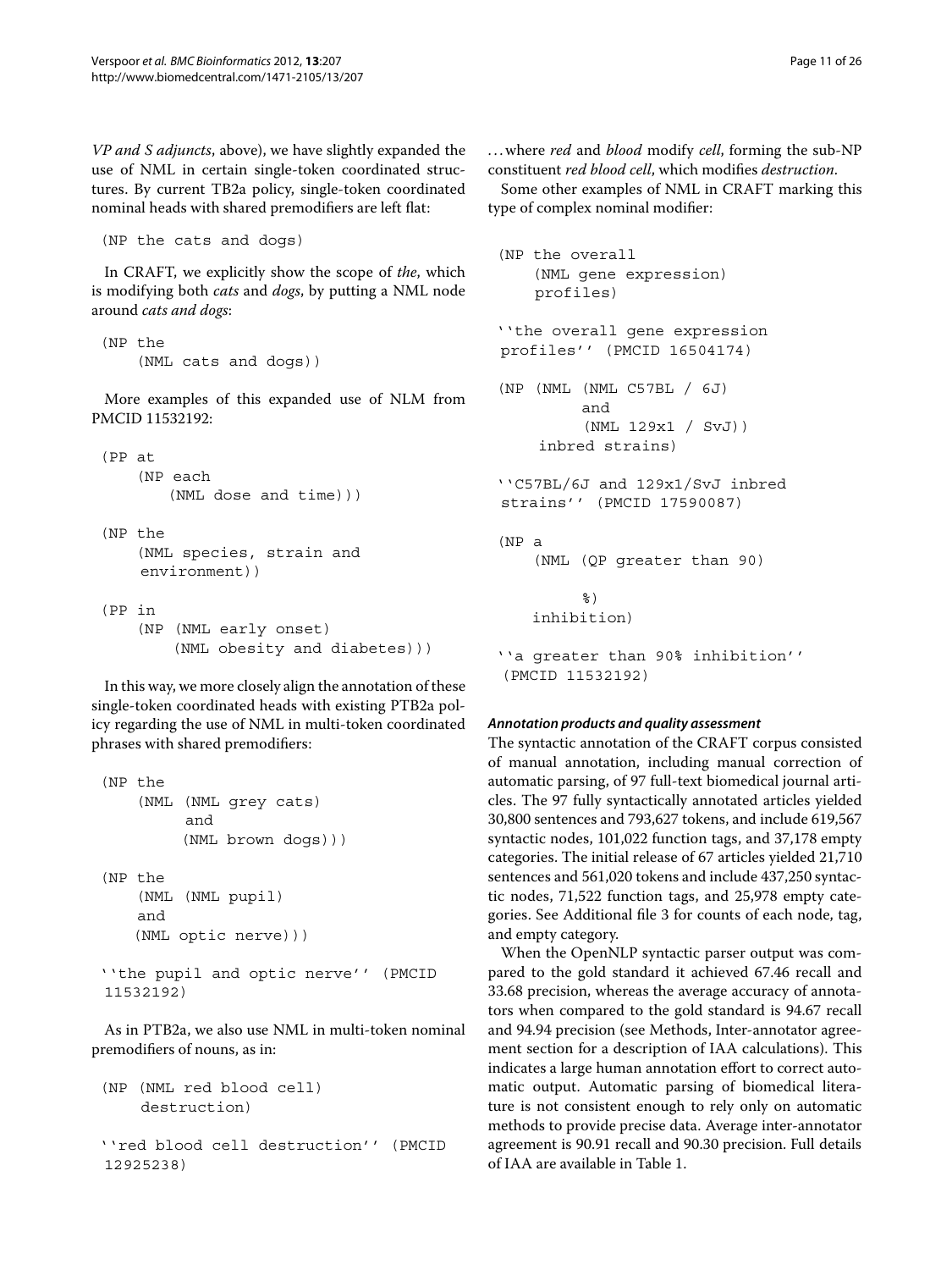|           |       | <b>Annotator-Annotator IAA</b> |         | <b>Gold-Annotator IAA</b> | <b>Gold-Parser IAA</b> |       |       |
|-----------|-------|--------------------------------|---------|---------------------------|------------------------|-------|-------|
|           | A1-A2 | $A1-A3$                        | $A2-A3$ | A1                        | Α2                     | Α3    |       |
| Recall    | 91.02 | 92.31                          | 89.39   | 95.92                     | 94.98                  | 93.16 | 67.46 |
| Precision | 90.58 | 90.18                          | 90.13   | 94.98                     | 94.58                  | 94.39 | 33.68 |

<span id="page-11-0"></span>**Table 1 Inter-annotator agreement of syntactic annotation of the CRAFT corpus**

## **Evaluation of named entity recognition systems and syntactic parsers**

We consider the performance of existing systems on several tasks important for biomedical natural language processing: gene/protein mention recognition and syntactic analysis of text, including the syntactic pre-processing steps of sentence boundary detection, tokenization, and part of speech tagging.

For each tool assessed, we produced results over the CRAFT text using the models with which they are distributed and compared the produced annotations to the CRAFT gold standard annotations using standard measures.We also retrained several of the tools on the CRAFT data to assess the impact of retraining, performing fivefold cross-validation of a training set sub-selected from CRAFT. We report the performance on a held-out development set in both cases (see Methods Section Data partitioning).

#### *Gene mention recognition*

The CRAFT corpus semantic annotations include annotation of gene mentions. The Sequence Ontology [\[37\]](#page-24-21) was used as the target ontology for mentions of sequences, including genes and gene products. Entrez Gene [\[38](#page-24-22)[,39\]](#page-24-23) identifiers are used to associate gene mentions with a specific gene. We utilized these annotations to evaluate several popular named entity recognition (NER) systems that focus on recognition of protein or gene names. NER of gene/protein mentions has been the subject of several shared tasks [\[40\]](#page-24-24) and is a common step in other BioNLP applications, such as protein-protein interaction extraction or gene-disease relation extraction. NER systems aim to identify relevant names in text, and delimit the boundaries of those names. They do not typically attempt to map those names to a specific database identifier (this is a separate task referred to as Gene Normalization [\[41\]](#page-24-25)) and therefore our evaluation focuses only on the detection of relevant strings in the text.

Bada et al. describes the semantic annotation of CRAFT [\[14\]](#page-23-11). The annotation identifies mentions of genes and their products, including a determination of type (e.g. the Sequence Ontology concepts of "gene" or "polypeptide"). We compared these annotations with mentions found by the NER systems. The sequence type annotations, however, are very detailed and the set of annotations for a single type do not in every case correspond to a cohesive set of annotation categories from a given NER system/model, such as the "protein" category of the BioCreative datasets [\[40,](#page-24-24)[42\]](#page-24-26), or NLPBA's "DNA" and "RNA" categories [\[43\]](#page-24-27). The problem of inconsistency among annotation category sets has also been investigated by [\[44\]](#page-24-28), who introduced an aggregate tag, gene-or-gene-product (GGP).

To achieve better coverage, we also aggregated several semantic classes utilized in CRAFT based on domain knowledge, for the purpose of evaluation. The mappings are listed in Table [2.](#page-11-1) The names reflect a combination of the main focus of the class and the Kleene star ('\*') character used in regular expressions. In the final form, the aggregations are explicitly defined in terms of specific classes and do not make use of regular expressions (see Additional file [4](#page-23-15) for the complete set of aggregations). We tested various combinations of NER system categories to CRAFT semantic classes for each system, depending on the categories used by the system. In the tables below, we use a lowercase descriptor for the source NER

<span id="page-11-1"></span>

| Table 2 Semantic class groupings for CRAFT |  |  |
|--------------------------------------------|--|--|
|--------------------------------------------|--|--|

| <b>Mapping strategy</b> | <b>Source Semantic class</b>                  |
|-------------------------|-----------------------------------------------|
| <b>STAR</b>             | (any class)                                   |
| GENE                    | gene                                          |
| <b>POLY</b>             | polypeptide                                   |
|                         | OTL                                           |
|                         | <b>CDNA</b>                                   |
|                         | gene                                          |
| <b>GENESTAR</b>         | gene or polypeptide                           |
|                         | gene or polypeptide or macromolecular complex |
|                         | gene or transcript or polypeptide             |
|                         | gene or transcript or macromolecular complex  |
|                         | macromolecular complex                        |
|                         | polypeptide                                   |
|                         | polypeptide or macromolecular complex         |
| POI YSTAR               | promoter                                      |
|                         | transcript                                    |
|                         | transcript or polypeptide                     |
|                         | transcript or polypeptide or macromolecular   |
|                         | complex                                       |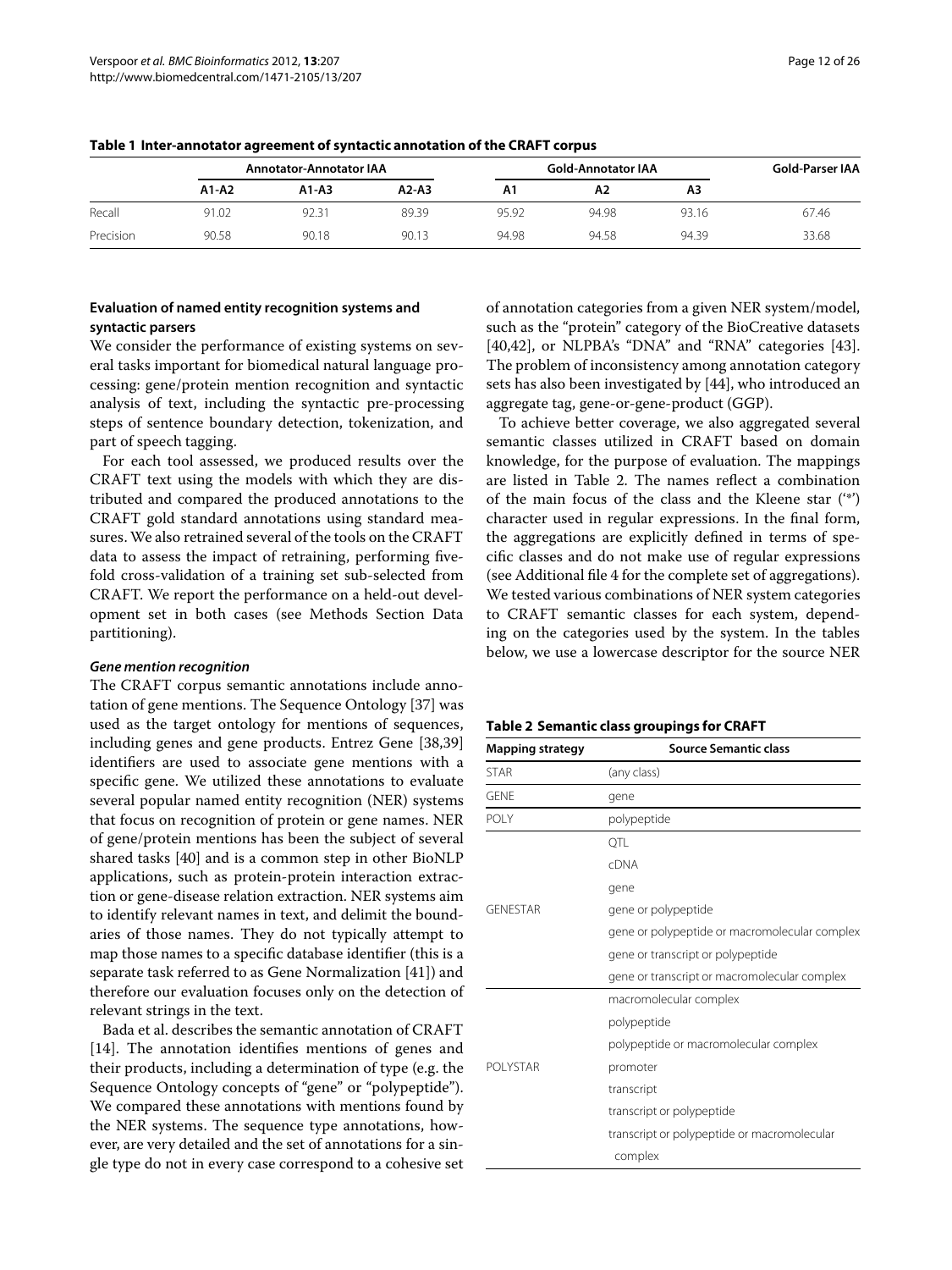|         | -<br>-       |                          |                |                          |        |                |                          |        |      |  |
|---------|--------------|--------------------------|----------------|--------------------------|--------|----------------|--------------------------|--------|------|--|
|         |              | <b>ABNER BioCreative</b> |                | <b>ABNER BioCreative</b> |        |                | <b>ABNER BioCreative</b> |        |      |  |
|         | protein-STAR |                          |                | protein-GENE             |        |                | protein-POLYSTAR         |        |      |  |
|         | Prec         | Recall                   | F <sub>1</sub> | Prec                     | Recall | F <sub>1</sub> | Prec                     | Recall | F1   |  |
| strict  | 0.35         | 0.46                     | 0.40           | 0.12                     | 0.31   | 0.18           | 0.20                     | 0.62   | 0.30 |  |
| overlap | 0.50         | 0.69                     | 0.58           | 0.23                     | 0.64   | 0.34           | 0.23                     | 0.74   | 0.35 |  |
| shared  | 0.49         | 0.65                     | 0.56           | 0.22                     | 0.57   | 0.32           | 0.23                     | 0.73   | 0.35 |  |
| subspan | 0.50         | 0.69                     | 0.58           | 0.23                     | 0.64   | 0.34           | 0.23                     | 0.74   | 0.35 |  |

<span id="page-12-0"></span>**Table 3 Precision/Recall/F1-score results for gene mention detection over CRAFT development set: ABNER with distributed model trained on BioCreative I using different evaluation mapping strategies**

system categories and an all caps descriptor for the target CRAFT semantic classes. For instance, Table [3](#page-12-0) refers to "protein-POLYSTAR". This means that the ABNER category of "protein" was allowed to match any of the CRAFT classes listed for POLYSTAR in Table [2,](#page-11-1) including "polypeptide", "macromolecular complex", or "transcript". That is, if ABNER produced an annotation with the category "protein" where the CRAFT gold standard has e.g. an annotation with the class "transcript", this was counted as a true positive in the evaluation.

Tables [3,](#page-12-0) [4,](#page-12-1) [5,](#page-12-2) [6,](#page-13-0) [7,](#page-13-1) [8,](#page-13-2) [9,](#page-14-0) [10,](#page-14-1) [11](#page-14-2) and [12](#page-15-0) show the results for the gene mention systems with the distributed models. Distributed models are trained on one of several available gene mention corpora: the NLPBA corpus [\[43\]](#page-24-27), the GENIA corpus [\[22\]](#page-24-7), the BioCreative I gene mention corpus [\[42\]](#page-24-26), or the BioCreative II gene mention corpus [\[40\]](#page-24-24).

Two sets of results are provided, based on a comparison of the system output on (a) the development portion of the CRAFT public release data set and (b) the complete initial public release of CRAFT of 67 files (see Methods section Data partitioning). We performed experiments with several variables:

- **System:** The system used to produce the results.
- **Model:** The specific model used by the system to produce the results.
- **Annotation comparison strategy:** The specific strategy used in assessing precision and recall of gold standard annotations (see Table [13\)](#page-15-1).
- **Annotation class mapping strategy:** The defined mappings from annotation classes in the source system model to the CRAFT model (see Table [2\)](#page-11-1).

<span id="page-12-1"></span>

| Table 4 Precision/Recall/F1-score results for gene mention detection over CRAFT initial release: ABNER with distributed |
|-------------------------------------------------------------------------------------------------------------------------|
| model trained on BioCreative I using different evaluation mapping strategies                                            |

|         | <b>ABNER BioCreative</b><br>protein-STAR |        |                | <b>ABNER BioCreative</b><br>protein-GENE |        |                | <b>ABNER BioCreative</b><br>protein-POLYSTAR |        |      |
|---------|------------------------------------------|--------|----------------|------------------------------------------|--------|----------------|----------------------------------------------|--------|------|
|         |                                          |        |                |                                          |        |                |                                              |        |      |
|         | Prec                                     | Recall | F <sub>1</sub> | Prec                                     | Recall | F <sub>1</sub> | Prec                                         | Recall | F1   |
| strict  | 0.32                                     | 0.36   | 0.34           | 0.11                                     | 0.29   | 0.16           | 0.16                                         | 0.41   | 0.23 |
| overlap | 0.48                                     | 0.55   | 0.51           | 0.19                                     | 0.52   | 0.28           | 0.21                                         | 0.57   | 0.31 |
| shared  | 0.46                                     | 0.53   | 0.50           | 0.18                                     | 0.50   | 0.27           | 0.21                                         | 0.55   | 0.30 |
| subspan | 0.47                                     | 0.55   | 0.51           | 0.19                                     | 0.52   | 0.28           | 0.21                                         | 0.57   | 0.31 |

<span id="page-12-2"></span>**Table 5 Precision/Recall/F1-score results for gene mention over CRAFT development set: ABNER with distributed model trained on NLPBA using indicated evaluation mapping strategies**

|         | <b>ABNER NLPBA</b><br>protein-STAR |        |      | <b>ABNER NLPBA</b><br>star-POLYSTAR |        |      | <b>ABNER NLPBA</b> |        |      |  |
|---------|------------------------------------|--------|------|-------------------------------------|--------|------|--------------------|--------|------|--|
|         |                                    |        |      |                                     |        |      | protein-GENESTAR   |        |      |  |
|         | Prec                               | Recall | F1   | Prec                                | Recall | F1   | Prec               | Recall | F1   |  |
| strict  | 0.38                               | 0.44   | 0.41 | 0.15                                | 0.58   | 0.24 | 0.15               | 0.33   | 0.21 |  |
| overlap | 0.47                               | 0.55   | 0.51 | 0.17                                | 0.69   | 0.28 | 0.21               | 0.46   | 0.29 |  |
| shared  | 0.46                               | 0.54   | 0.50 | 0.17                                | 0.67   | 0.27 | 0.21               | 0.45   | 0.29 |  |
| subspan | 0.47                               | 0.55   | 0.51 | 0.17                                | 0.69   | 0.28 | 0.21               | 0.46   | 0.29 |  |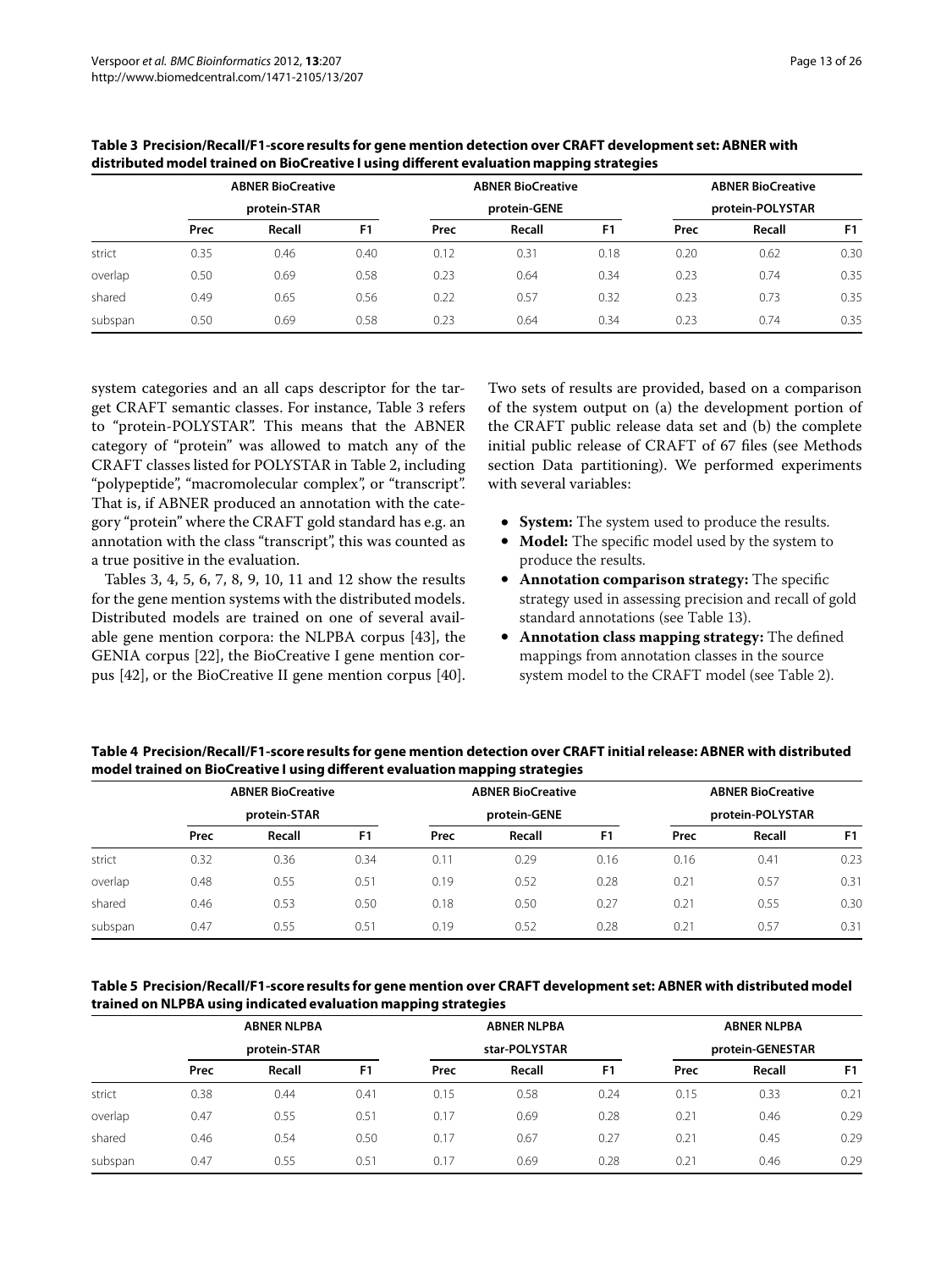|         | <b>ABNER NLPBA</b><br>protein-STAR |        |      | <b>ABNER NLPBA</b><br>star-POLYSTAR |        |                | <b>ABNER NLPBA</b><br>protein-GENESTAR |        |                |  |  |  |
|---------|------------------------------------|--------|------|-------------------------------------|--------|----------------|----------------------------------------|--------|----------------|--|--|--|
|         |                                    |        |      |                                     |        |                |                                        |        |                |  |  |  |
|         | Prec                               | Recall | F1   | Prec                                | Recall | F <sub>1</sub> | Prec                                   | Recall | F <sub>1</sub> |  |  |  |
| strict  | 0.30                               | 0.34   | 0.32 | 0.11                                | 0.41   | 0.17           | 0.13                                   | 0.29   | 0.18           |  |  |  |
| overlap | 0.39                               | 0.44   | 0.41 | 0.14                                | 0.57   | 0.23           | 0.15                                   | 0.36   | 0.22           |  |  |  |
| shared  | 0.38                               | 0.42   | 0.40 | 0.14                                | 0.54   | 0.22           | 0.15                                   | 0.36   | 0.21           |  |  |  |
| subspan | 0.38                               | 0.43   | 0.41 | 0.14                                | 0.57   | 0.23           | 0.15                                   | 0.36   | 0.22           |  |  |  |

<span id="page-13-0"></span>**Table 6 Precision/Recall/F1-score results for gene mention over CRAFT initial release set: ABNER with distributed model trained on NLPBA using indicated evaluation mapping strategies**

<span id="page-13-1"></span>

| Table 7 Precision/Recall/F1-score results for gene mention over CRAFT development set: BANNER with distributed model |
|----------------------------------------------------------------------------------------------------------------------|
| trained on BioCreative II using indicated evaluation mapping strategies                                              |

|         | <b>BANNER BioCreative</b><br>protein-STAR |        |                | <b>BANNER BioCreative</b><br>protein-GENESTAR |        |                | <b>BANNER BioCreative</b> |        |                |
|---------|-------------------------------------------|--------|----------------|-----------------------------------------------|--------|----------------|---------------------------|--------|----------------|
|         |                                           |        |                |                                               |        |                | protein-POLYSTAR          |        |                |
|         | Prec                                      | Recall | F <sub>1</sub> | Prec                                          | Recall | F <sub>1</sub> | Prec                      | Recall | F <sub>1</sub> |
| strict  | 0.38                                      | 0.61   | 0.47           | 0.16                                          | 0.49   | 0.25           | 0.20                      | 0.78   | 0.32           |
| overlap | 0.49                                      | 0.80   | 0.61           | 0.25                                          | 0.77   | 0.38           | 0.22                      | 0.85   | 0.35           |
| shared  | 0.49                                      | 0.79   | 0.60           | 0.25                                          | 0.75   | 0.37           | 0.22                      | 0.85   | 0.35           |
| subspan | 0.49                                      | 0.80   | 0.61           | 0.25                                          | 0.76   | 0.38           | 0.22                      | 0.85   | 0.35           |

In performing annotation comparison, gene mentions were scored with respect to four progressively less strict types of mention boundaries due to differences in what the different automatic taggers considered proper mention boundaries. The various strategies are summarized in Table [13.](#page-15-1)

The specific results shown in Tables [3,](#page-12-0) [4,](#page-12-1) [5,](#page-12-2) [6,](#page-13-0) [7,](#page-13-1) [8,](#page-13-2) [9,](#page-14-0) [10,](#page-14-1) [11](#page-14-2) and [12](#page-15-0) represent only a few of the possible semantic class mappings. While full results are available as additional material (see Additional files [5](#page-23-16) and [6\)](#page-23-17), here we have selected the 3 top-performing mappings for each system/model combination. Examination of the tables shows significant variability in performance, depending on the different variable settings. Some variability can likely be attributed to differences in size or quality of the underlying training corpora (we note that the reported results for the ABNER system trained on NLPBA is worse than for the same system trained on the BioCreative data), while some likely has to do with differences in the learning algorithms. With regard to overall system performance, the BANNER system produced consistently higher results than other systems with various semantic class mappings, though it was only tested with one distributed model.

A comparison with the ABNER system, also using a BioCreative-derived model, shows that BANNER outperforms the ABNER BioCreative model. ABNER with the BioCreative model outperforms the same system with the NLPBA model; this indicates that the BioCreative gene mention data is more similar to CRAFT gene annotations than the NLPBA data. In general, increasing the scope of the semantic classes considered to be a gene mention in CRAFT increases precision. This indicates that most gene NER systems employ a generous definition of a "gene", while the CRAFT annotations are more fine-grained and

<span id="page-13-2"></span>**Table 8 Precision/Recall/F1-score results for gene mention over CRAFT initial release: BANNER with distributed model trained on BioCreative II using indicated evaluation mapping strategies**

|         |                                           | -      |                |                                               | -      |      |                                               |        |                |
|---------|-------------------------------------------|--------|----------------|-----------------------------------------------|--------|------|-----------------------------------------------|--------|----------------|
|         | <b>BANNER BioCreative</b><br>protein-STAR |        |                | <b>BANNER BioCreative</b><br>protein-GENESTAR |        |      | <b>BANNER BioCreative</b><br>protein-POLYSTAR |        |                |
|         |                                           |        |                |                                               |        |      |                                               |        |                |
|         | Prec                                      | Recall | F <sub>1</sub> | Prec                                          | Recall | F1   | Prec                                          | Recall | F <sub>1</sub> |
| strict  | 0.35                                      | 0.51   | 0.41           | 0.14                                          | 0.42   | 0.21 | 0.18                                          | 0.60   | 0.28           |
| overlap | 0.46                                      | 0.69   | 0.56           | 0.20                                          | 0.63   | 0.30 | 0.22                                          | 0.76   | 0.34           |
| shared  | 0.46                                      | 0.68   | 0.55           | 0.20                                          | 0.61   | 0.30 | 0.22                                          | 0.74   | 0.34           |
| subspan | 0.46                                      | 0.69   | 0.56           | 0.20                                          | 0.63   | 0.30 | 0.22                                          | 0.75   | 0.34           |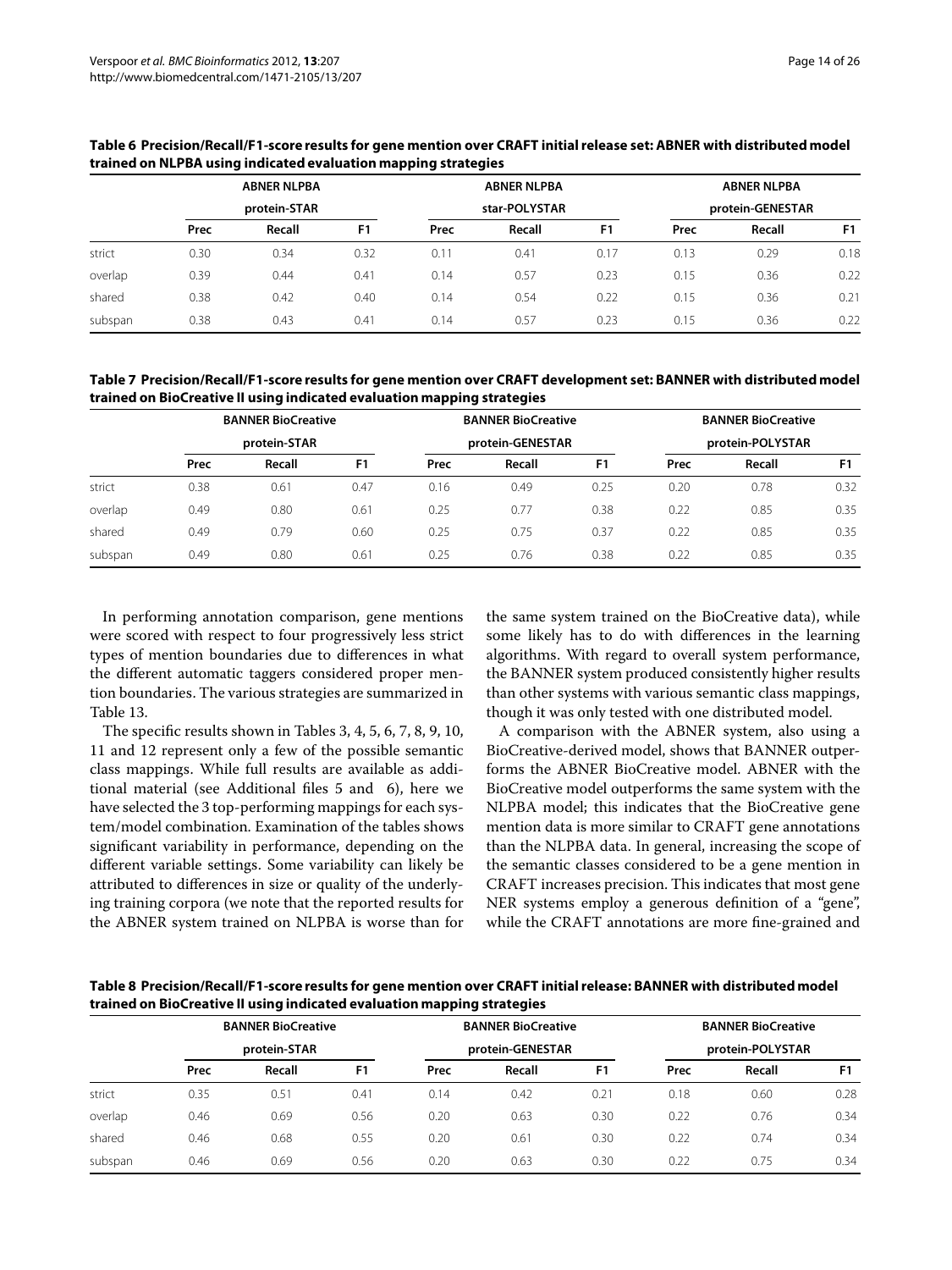|         |                  | LingPipe Genia |      |                      | LingPipe Genia |                |              | LingPipe Genia |      |  |
|---------|------------------|----------------|------|----------------------|----------------|----------------|--------------|----------------|------|--|
|         | proteinstar-STAR |                |      | proteinstar-GENESTAR |                |                | protein-STAR |                |      |  |
|         | Prec             | Recall         | F1   | Prec                 | Recall         | F <sub>1</sub> | Prec         | Recall         | F٠   |  |
| strict  | 0.29             | 0.38           | 0.33 | 0.10                 | 0.25           | 0.14           | 0.30         | 0.37           | 0.33 |  |
| shared  | 0.35             | 0.47           | 0.40 | 0.14                 | 0.34           | 0.20           | 0.36         | 0.45           | 0.40 |  |
| subspan | 0.36             | 0.48           | 0.41 | 0.14                 | 0.36           | 0.20           | 0.37         | 0.47           | 0.41 |  |
| overlap | 0.36             | 0.48           | 0.41 | 0.14                 | 0.36           | 0.20           | 0.37         | 0.47           | 0.41 |  |

<span id="page-14-0"></span>**Table 9 Precision/Recall/F1-score results for gene mention over CRAFT development set: LingPipe with distributed model trained on Genia using indicated evaluation mapping strategies**

<span id="page-14-1"></span>

| Table 10 Precision/Recall/F1-score results for gene mention over CRAFT initial release set: LingPipe with distributed |
|-----------------------------------------------------------------------------------------------------------------------|
| model trained on Genia using indicated evaluation mapping strategies                                                  |

|         | LingPipe Genia<br>proteinstar-STAR |        |                |      | LingPipe Genia       |                | LingPipe Genia<br>protein-STAR |        |                |  |
|---------|------------------------------------|--------|----------------|------|----------------------|----------------|--------------------------------|--------|----------------|--|
|         |                                    |        |                |      | proteinstar-GENESTAR |                |                                |        |                |  |
|         | Prec                               | Recall | F <sub>1</sub> | Prec | Recall               | F <sub>1</sub> | Prec                           | Recall | F <sub>1</sub> |  |
| strict  | 0.21                               | 0.31   | 0.25           | 0.07 | 0.22                 | 0.11           | 0.22                           | 0.31   | 0.26           |  |
| shared  | 0.27                               | 0.41   | 0.33           | 0.09 | 0.28                 | 0.14           | 0.22                           | 0.31   | 0.26           |  |
| subspan | 0.28                               | 0.42   | 0.33           | 0.09 | 0.29                 | 0.14           | 0.29                           | 0.41   | 0.34           |  |
| overlap | 0.28                               | 0.42   | 0.33           | 0.09 | 0.29                 | 0.14           | 0.29                           | 0.41   | 0.34           |  |

semantically precise. Finally, we note that the results of all systems and models are consistently worse on the full CRAFT initial release set than the smaller development set. This suggests that despite our best efforts to partition the CRAFT data into unbiased subsets, there may still be some important variation.

For those NER systems that were straightforwardly trainable, we retrained them on the CRAFT data (see Methods, Section NER Tools for details). Tables [14](#page-16-0) and [15](#page-16-1) show the performance of the retrained GM systems on the development portion of the CRAFT corpus. The retrained systems are trained with the aggregations of the semantic classes derived from the Sequence Ontology, shown in column 2 of Table [2.](#page-11-1) The systems were trained only with annotations in the relevant aggregation, and evaluated on the corresponding annotations (see Additional file [6](#page-23-17) for the complete data set). For ABNER in particular

(Table [14\)](#page-16-0), we see that some combinations of categories seem to perform particularly badly, indicating that those categories may be particularly difficult to recognize. Ling-Pipe (Table [15\)](#page-16-1) has somewhat more consistent results across the various category groupings, through there is still significant variability. A possible explanation for lower performance with the polystar mappings may be that there is insufficient training data in those aggregations to derive a good model. All system performances were statistically different than the others,  $(p < 0.01)$ ; see Methods Section Statistics used for NLP tools performance differentiation for the details of the test performed.

For both systems, the best results are obtained when all of the various semantic classes are grouped together both for training and for evaluation, suggesting that the systems have done a reasonable job of generalizing over the different types of sequence mentions. When compared

<span id="page-14-2"></span>**Table 11 Precision/Recall/F1-score results for gene mention over CRAFT development set: LingPipe with distributed model trained on GeneTag using indicated evaluation mapping strategies**

|         |                  |           |      | . .  | -                       |                |                  |               |                |  |
|---------|------------------|-----------|------|------|-------------------------|----------------|------------------|---------------|----------------|--|
|         | LingPipe GeneTag |           |      |      | <b>LingPipe GeneTag</b> |                | LingPipe GeneTag |               |                |  |
|         |                  | gene-STAR |      |      | gene-GENE               |                |                  | gene-GENESTAR |                |  |
|         | Prec             | Recall    | F1   | Prec | Recall                  | F <sub>1</sub> | Prec             | Recall        | F <sub>1</sub> |  |
| strict  | 0.26             | 0.69      | 0.38 | 0.12 | 0.60                    | 0.20           | 0.12             | 0.61          | 0.20           |  |
| shared  | 0.31             | 0.83      | 0.45 | 0.15 | 0.80                    | 0.26           | 0.16             | 0.79          | 0.26           |  |
| subspan | 0.32             | 0.86      | 0.46 | 0.16 | 0.85                    | 0.27           | 0.16             | 0.85          | 0.27           |  |
| overlap | 0.32             | 0.86      | 0.46 | 0.16 | 0.85                    | 0.27           | 0.16             | 0.85          | 0.27           |  |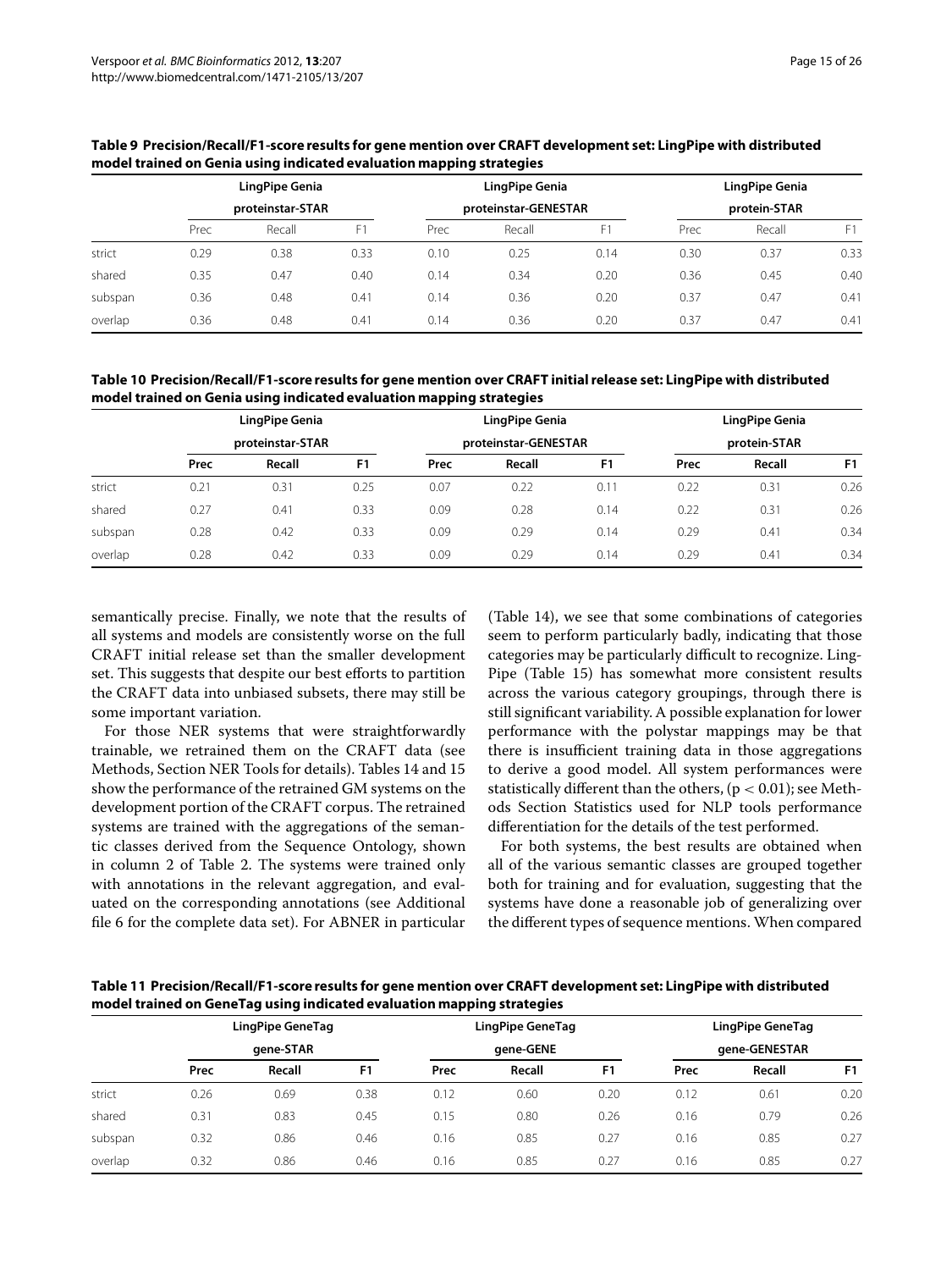|         | LingPipe GeneTag<br>gene-STAR |        |      |      | LingPipe GeneTag |      | LingPipe GeneTag |        |                |  |
|---------|-------------------------------|--------|------|------|------------------|------|------------------|--------|----------------|--|
|         |                               |        |      |      | gene-GENE        |      | gene-GENESTAR    |        |                |  |
|         | Prec                          | Recall | F1   | Prec | Recall           | F1   | Prec             | Recall | F <sub>1</sub> |  |
| strict  | 0.22                          | 0.63   | 0.33 | 0.08 | 0.56             | 0.15 | 0.10             | 0.58   | 0.17           |  |
| shared  | 0.30                          | 0.85   | 0.44 | 0.12 | 0.84             | 0.22 | 0.14             | 0.84   | 0.24           |  |
| subspan | 0.30                          | 0.86   | 0.45 | 0.13 | 0.86             | 0.22 | 0.14             | 0.86   | 0.24           |  |
| overlap | 0.30                          | 0.86   | 0.45 | 0.13 | 0.87             | 0.22 | 0.14             | 0.87   | 0.25           |  |

<span id="page-15-0"></span>**Table 12 Precision/Recall/F1-score results for gene mention over CRAFT initial release set: LingPipe with distributed model trained on GeneTag using indicated evaluation mapping strategies**

with the performance with distributed models, the Ling-Pipe system performed better upon re-training, achieving a highest F-score of 0.64 as compared to 0.46 on the development set with the distributed models (Table [11\)](#page-14-2). In contrast, the ABNER system had an overall drop in performance on retraining; it was able to achieve much better Precision at a substantial cost to Recall.

The LingPipe results after retraining are encouraging, and do slightly outperform the best out-of-the-box results we achieved with BANNER. We believe the modest improvements upon retraining may be due to how we structured the learning problem: due to overlaps among the different aggregation sets, we removed any existing annotations not in a given aggregation set before training. This means that the system cannot take advantage of constraints among different annotation types to improve the model for the target category. It is well-established in the machine learning community that learning multiple categories simultaneously generally results in better overall performance of the model. We look forward to more experimentation with learning NER models over the CRAFT data to better understand this behavior.

## **Syntactic pre-processing: Sentence boundary detection, tokenization, and part of speech tagging**

A number of steps in any text mining pipeline or machine learning algorithm are dependent on the accuracy of lower-level task performance. For this reason, we evaluated the performance of systems for sentence boundary detection, tokenization, and part of speech (POS) tagging.

The input to the sentence detectors was the original plain text (UTF-8 encoded) articles with no markup. The sentence-detected output was the input to the tokenizers. Each tokenizer was paired with its own sentence detection tool (i.e. the OpenNLP tokenizer uses OpenNLP sentence annotation, the LingPipe tokenizer uses LingPipe sentence annotation, etc.). Similarly, the input to the POStaggers was sentence and token annotated data from the corresponding tools. All token, sentence, and POS annotations from the various tools were evaluated using the strict span matching criteria (see Table [13\)](#page-15-1).

Sentence boundary detection was evaluated on the basis of precision/recall of character-based sentence boundary placement. Post-processing was performed that removed whitespace from character span counts at the end of sentence annotations and that removed empty-span sentence annotations. Table [16](#page-17-0) shows the results for sentence boundary detection. The permutation test (see Methods Section Statistics used for NLP tools performance differentiation) showed that the difference in performance between LingPipe and the other two tools was significant ( $p < 0.01$ ); the difference between OpenNLP and UIMA was not. The major difference between the high performance of LingPipe and the lower performances of OpenNLP and UIMA is that the former is able distinguish section headings from the surrounding text.

Tokenization and POS tagging were evaluated likewise. Table [17](#page-17-1) shows the results for tokenization. The permutation test showed the performance of each tool to be significantly different than the others ( $p < 0.01$ ). Here, we see that the default UIMA tokenizer actually outperforms the more specifically biomedical tokenizer of the PennBio framework; this likely stems from the treatment of punctuation in our annotation guidelines.

The results for POS tagging are in Table [18.](#page-17-2) The permutation tests showed that all system performances were significantly different ( $p < 0.01$ ), except for LingPipe with

<span id="page-15-1"></span>

|  | <b>Table 13 Annotation comparison strategies</b> |  |
|--|--------------------------------------------------|--|
|  |                                                  |  |

| <b>Strict</b> | Requiring matches at both the left and right edges of the  |
|---------------|------------------------------------------------------------|
|               | name span                                                  |
| Overlap       | Allowing any degree of overlap between the                 |
|               | system-identified name span and the gold standard name     |
|               | span                                                       |
| Shared        | Requiring a match only at one of the left or right edge of |
|               | the name span                                              |
| Subspan       | Subsumption, where the boundaries of the                   |
|               | system-identified name are within the span of the gold     |
|               | standard annotation, or vice versa                         |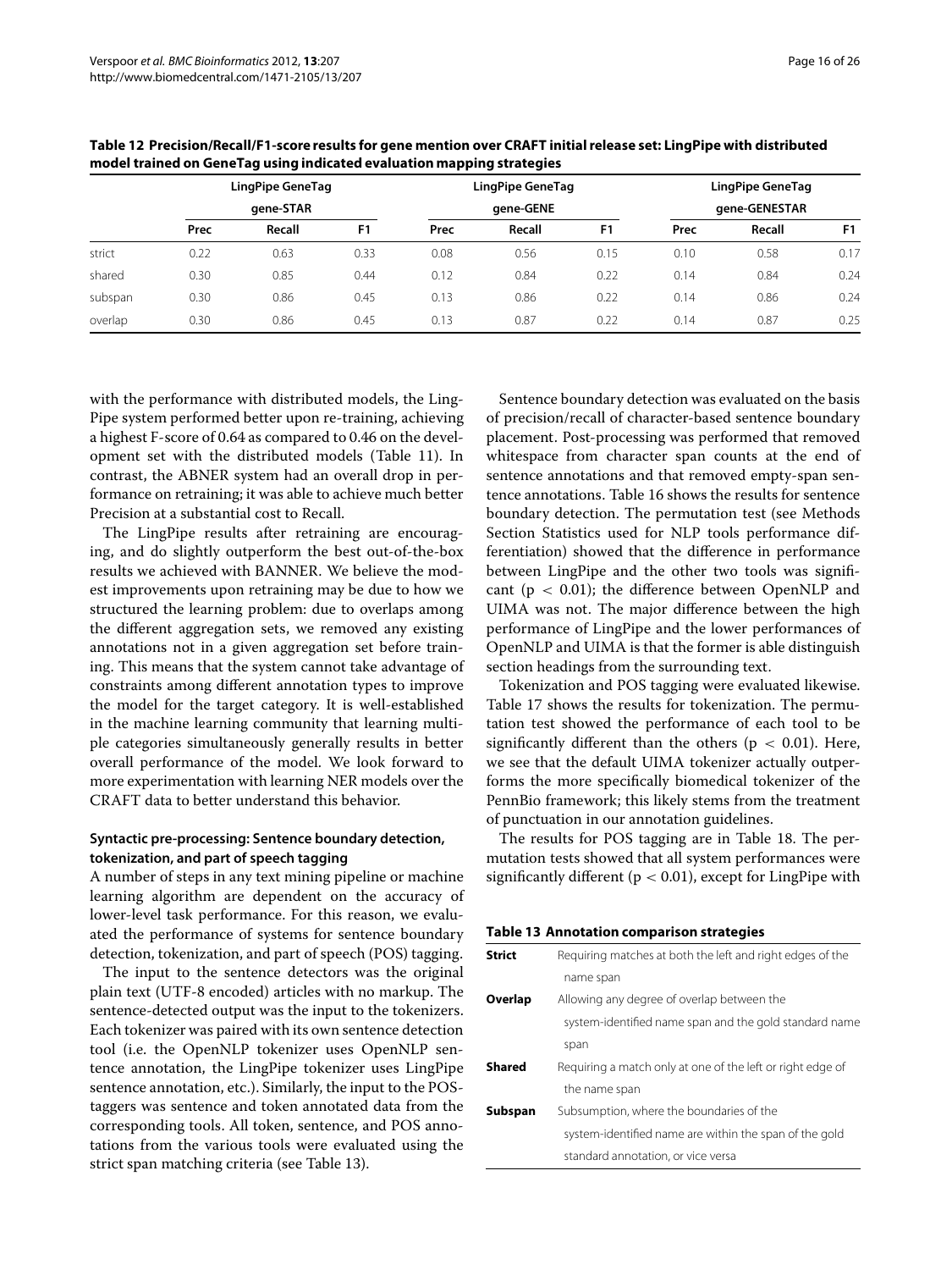|         |      | <b>ABNER CRAFT</b> |      |      | <b>ABNER CRAFT</b> |                |      | <b>ABNER CRAFT</b> |      |           | <b>ABNER CRAFT</b> |                   |      | <b>ABNER CRAFT</b> |      |
|---------|------|--------------------|------|------|--------------------|----------------|------|--------------------|------|-----------|--------------------|-------------------|------|--------------------|------|
|         |      | star-STAR          |      |      | gene-GENE          |                |      | genestar-GENESTAR  |      | poly-POLY |                    | polystar-POLYSTAR |      |                    |      |
|         | Prec | Recall             | F1   | Prec | Recall             | F <sub>1</sub> | Prec | Recall             | F1   | Prec      | Recall             | F1                | Prec | Recall             | F1   |
| overlap | 0.72 | 0.40               | 0.5  | 0.86 | 0.33               | 0.48           | 0.78 | 0.40               | 0.53 | 0.56      | 0.04               | 0.07              | 0.64 | 0.06               | 0.11 |
| shared  | 0.72 | 0.40               | 0.5  | 0.86 | 0.33               | 0.48           | 0.78 | 0.40               | 0.53 | 0.56      | 0.04               | 0.07              | 0.64 | 0.06               | 0.11 |
| subspan | 0.72 | 0.40               | 0.51 | 0.86 | 0.33               | 0.48           | 0.78 | 0.40               | 0.53 | 0.56      | 0.04               | 0.07              | 0.64 | 0.06               | 0.11 |
| strict  | 0.63 | 0.35               | 0.45 | 0.83 | 0.31               | 0.46           | 0.73 | 0.38               | 0.50 | 0.50      | 0.03               | 0.06              | 0.63 | 0.06               | 0.11 |

<span id="page-16-0"></span>**Table 14 Precision/Recall/F1-score results for gene mention over CRAFT development set: ABNER with model retrained from the CRAFT public release data set**

the Genia model against OpenNLP. Here we see surprisingly poor performance, with none of the systems reaching even 0.8 F-score on the CRAFT data, well below state of the art for general English POS tagging. The highestperforming system (LingPipe with the Genia model) is a model specifically trained on biomedical text, indicating the importance of domain-relevant training material. The lowest performing models, LingPipe with the Brown model and with the MedPost model, have different tag sets, which greatly impairs their apparent performance when compared against the Penn Tagset used in CRAFT. To adjust for the different tagsets and provide an upperbound notion of POS tagger performance, those tags that did not align with the gold standard set were removed from the evaluation for all four tools. These adjusted values are presented in parentheses in Table [18.](#page-17-2) Note that even OpenNLP and LingPipe with the Genia model have a higher upper-bound than their actual performance; this is because each have a small set of tags that do not align to the gold-standard tagset. The overall low performance even with those tools using the Penn Tagset, (i.e. UIMA and LingPipe Genia Model), is of concern for BioNLP systems, since much downstream processing makes use of POS-tagged data (note that in our parsing experiments below, we provide gold standard POS tags as input to the parsers whenever possible to avoid cascading errors).

#### **Parsing**

We compared parsers under a variety of conditions related to (a) type of model and (b) type of output. We differentiated between parsers distributed with models built on non-biomedical text and parsers with models built on biomedical text. We differentiated between dependency parsers and constituency parsers. For parsers that could be trained, we retrained them on the CRAFT data (see Methods Section Data partitioning).

#### *Constituency Parsing*

Constituency parsers vary in their required input formats and allowable configuration. The required input format for each parser, which varied from one token/POStag pair per line to one sentence per line with specific delimiters between tokens and POS-tags, was extracted from the gold-standard treebanked parses from the public release CRAFT set. Parsers that could be configured to accept sentence-split, pre-tokenized, POS-tagged input were provided this pre-processed input derived from the gold standard. Parsers that could not were provided just the gold standard sentence-split input (Charniak-Lease and Charniak-Johnson parsers). The Charniak-Lease and Charniak-Johnson parsers are very similar. We show results from the older Charniak-Lease version of the parser because it was distributed with a model that was trained on biomedical text. The Stanford Parser accommodated a character encoding configuration and that was set to handle the input as UTF-8.

To evaluate full syntactic parses, we used the version of evalb provided with the Stanford Parser Java 1.6.6 package [\[45\]](#page-24-29). The evalb scoring categories are labeled bracket precision, (LB-P, number of correctly labeled and

<span id="page-16-1"></span>**Table 15 Precision/Recall/F1-score results for gene mention over CRAFT development set: LingPipe with model retrained from the CRAFT public release data set**

|         |      | LingPipe               |                |      | LingPipe               |                |      | <b>LingPipe</b>   |                |                                             | LingPipe |      |      | LingPipe |      |
|---------|------|------------------------|----------------|------|------------------------|----------------|------|-------------------|----------------|---------------------------------------------|----------|------|------|----------|------|
|         |      | <b>CRAFT star-STAR</b> |                |      | <b>CRAFT gene-GENE</b> |                |      | genestar-GENESTAR |                | <b>CRAFT poly-POLY</b><br>polystar-POLYSTAR |          |      |      |          |      |
|         | Prec | Recall                 | F <sub>1</sub> | Prec | Recall                 | F <sub>1</sub> | Prec | Recall            | F <sub>1</sub> | Prec                                        | Recall   | F1   | Prec | Recall   | F1   |
| strict  | 0.60 | 0.64                   | 0.62           | 0.50 | 0.73                   | 0.59           | 0.49 | 0.75              | 0.59           | 0.21                                        | 0.34     | 0.26 | 0.23 | 0.34     | 0.27 |
| subspan | 0.62 | 0.67                   | 0.64           | 0.52 | 0.77                   | 0.62           | 0.52 | 0.79              | 0.62           | 0.21                                        | 0.34     | 0.26 | 0.23 | 0.35     | 0.28 |
| shared  | 0.62 | 0.67                   | 0.64           | 0.52 | 0.77                   | 0.62           | 0.52 | 0.79              | 0.62           | 0.21                                        | 0.34     | 0.26 | 0.23 | 0.35     | 0.28 |
| overlap | 0.62 | 0.67                   | 0.64           | 0.52 | 0.77                   | 0.62           | 0.52 | 0.79              | 0.62           | 0.21                                        | 0.34     | 0.26 | 0.23 | 0.35     | 0.28 |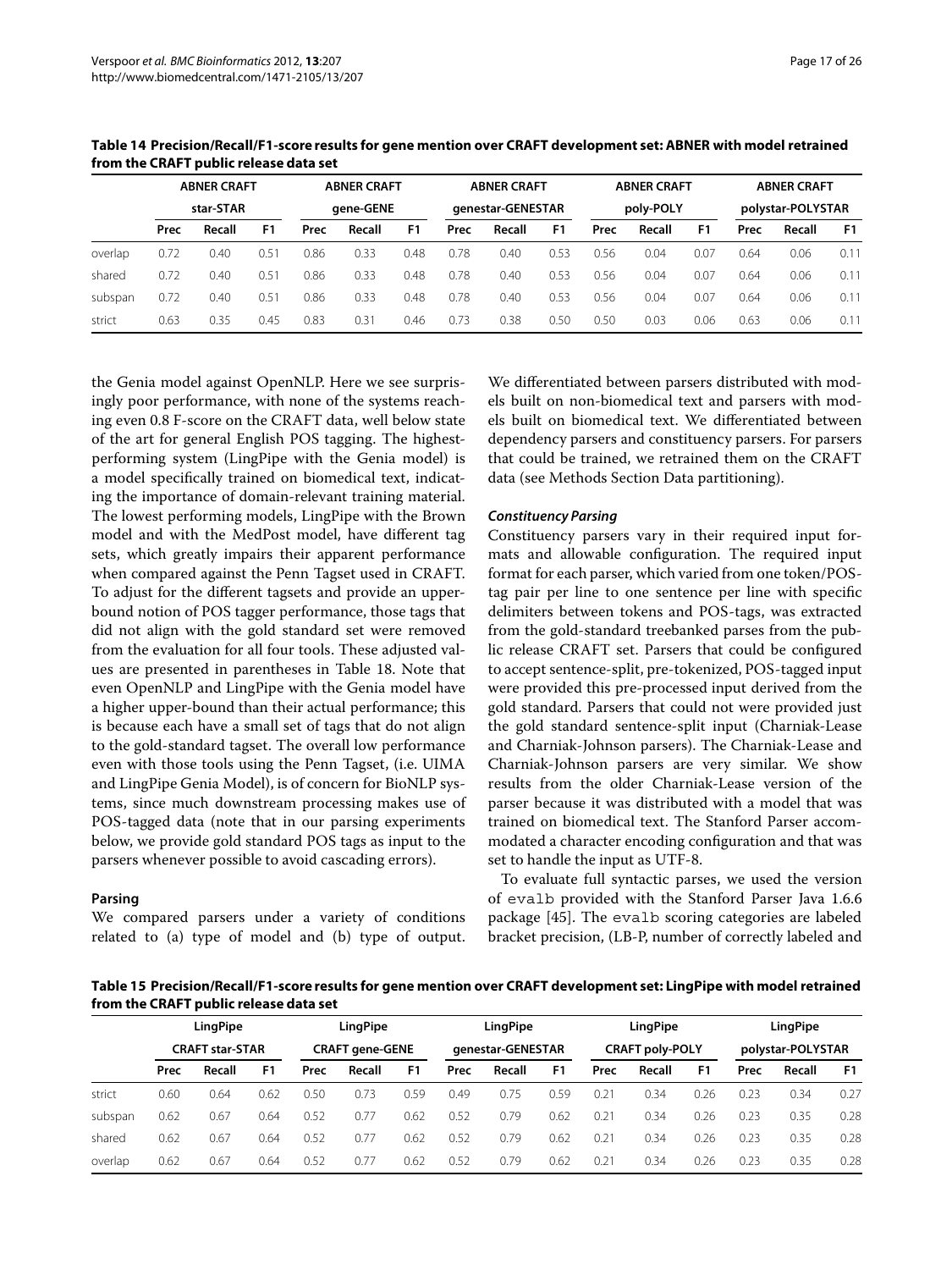<span id="page-17-0"></span>**Table 16 Sentence boundary detection results on the CRAFT public release data (70% set)**

| Sentence boundary detector | Precision | Recall | F-measure |
|----------------------------|-----------|--------|-----------|
| LingPipe                   | O 98      | O 98   | O 98      |
| OpenNLP                    | 0.87      | O 74   | 0.80      |
| UIMA-native                | 0.85      | O 75   | 0.80      |

<span id="page-17-2"></span>**Table 18 Part of speech tagging results on the CRAFT public release data (70% set)**

| <b>POS Tagger</b>        | Precision  | Recall     | F-measure  |
|--------------------------|------------|------------|------------|
| LingPipe (Brown model)   | 0.59(0.90) | 0.58(0.84) | 0.59(0.87) |
| LingPipe (MedPost model) | 0.47(0.88) | 0.46(0.83) | 0.46(0.85) |
| LingPipe (Genia model)   | 0.79(0.88) | 0.76(0.85) | 0.77(0.87) |
| OpenNLP                  | 0.82(0.86) | 0.74(0.77) | 0.78(0.81) |

Numbers in parentheses indicate the upper-bound performance potential of the tools, calculated by removing occurrences of tags that did not align to the gold-standard tagset.

spanned constituents divided by number of constituents in parsed input), labeled bracket recall (LB-R, number of correctly labeled and spanned constituents divided by number of constituents in gold standard input), and Fscore (LB-F), applied to each sentence as a whole. The values presented here are the sentence scores averaged over the section of corpus being tested. Except where noted, all comparisons of tools on the same dataset were statistically different ( $p < 0.01$ ) using the permutation test (see Methods Section Statistics used for NLP tools performance differentiation).

Each parser struggled with a different small set of sentences that it could not parse, and the parse output of these sentences varied per parser. In some cases the parser output had to be manipulated manually to conform to a format that evalb could handle. Evalb skips any sentence for which the token count between the goldstandard sentence and the automatically parsed sentence does not match, and sentences that could not be parsed fall into this category. Additionally, some parsers retokenized input containing punctuation despite being given gold-standard tokenization and POS information; in some cases these alterations changed the token count, leading to higher counts of sentences that were not evaluated by evalb; this figure is shown in the 'unevaluated count' column of the tables.

Parsing results for parsers distributed with general English (non-biomedical) parsing models appear in Tables [19](#page-17-3) and [20.](#page-18-0) The Mogura, Charniak-Lease and Charniak-Johnson parsers are distributed with models trained on biomedical annotated text (the biomedical model with the Charniak-Johnson parser was created by David McClosky [\[46\]](#page-24-30)). Also, the Stanford 1.6.6 parser is released with a default model that includes training from sections of the GENIA corpus in addition to general

<span id="page-17-1"></span>**Table 17 Tokenization results on the CRAFT public release data (70% set)**

| Precision | Recall | <b>F-measure</b> |
|-----------|--------|------------------|
| 0.95      | 0.86   | 0.90             |
| 0.96      | 0.93   | O 95             |
| 0.92      | O 91   | በ 91             |
| በ 97      | 0.80   | 0.88             |
|           |        |                  |

English text [\[22\]](#page-24-7). The results from evaluation of the development set using these biomedical models are presented in Table [21.](#page-18-1) Comparing Tables [20](#page-18-0) and [21,](#page-18-1) we see that, perhaps counter-intuitively, on the CRAFT development set the general English models outperform the biomedical models, even when the same underlying system is used. The exception is the Mogura parser, which had nearly identical performance in both cases. The results of the parsers using the biomedical models on the release set appear in Table [22.](#page-18-2) Note that we were unable to obtain successful parses on CRAFT with the Enju parser using the distributed biomedical model and so no results for that parser/model combination are included here.

For parsers that allowed retraining, we performed 5 fold cross-validation on the training set and report the performance on the development set; see Table [23.](#page-19-0) Not surprisingly, the parser performance using the CRAFTretrained models showed a large improvement over those using the distributed models. The Berkeley parser showed greater improvement than the Stanford or Bikel parsers, with the best results of about 83% LB-F.

#### *Dependency parsing*

While the CRAFT corpus has been syntactically annotated with constituent trees, the use of dependency parses rather than constituent parses is becoming increasingly common in biomedical natural language processing. Clegg and Shepherd [\[5\]](#page-23-4) have argued that measuring parser

<span id="page-17-3"></span>

| Table 19 Results of constituent parsers using their      |
|----------------------------------------------------------|
| distributed non-biomedical models on the CRAFT release   |
| set; labeled bracket precision (LB-P), recall (LB-R) and |
| F-score (LB-F)                                           |

| LB-P  | LB-R  | LB-F  | unevaluated count |
|-------|-------|-------|-------------------|
| 58.35 | 61.05 | 59.67 | 24                |
| 63.34 | 65.27 | 64 29 | 5                 |
| 56.97 | 49.92 | 53.21 | 166               |
| 57.76 | 59.87 | 58.80 | 612               |
| 47.45 | 55.65 | 51.22 | 105               |
| 5770  | 62.31 | 59.92 | 4                 |
|       |       |       |                   |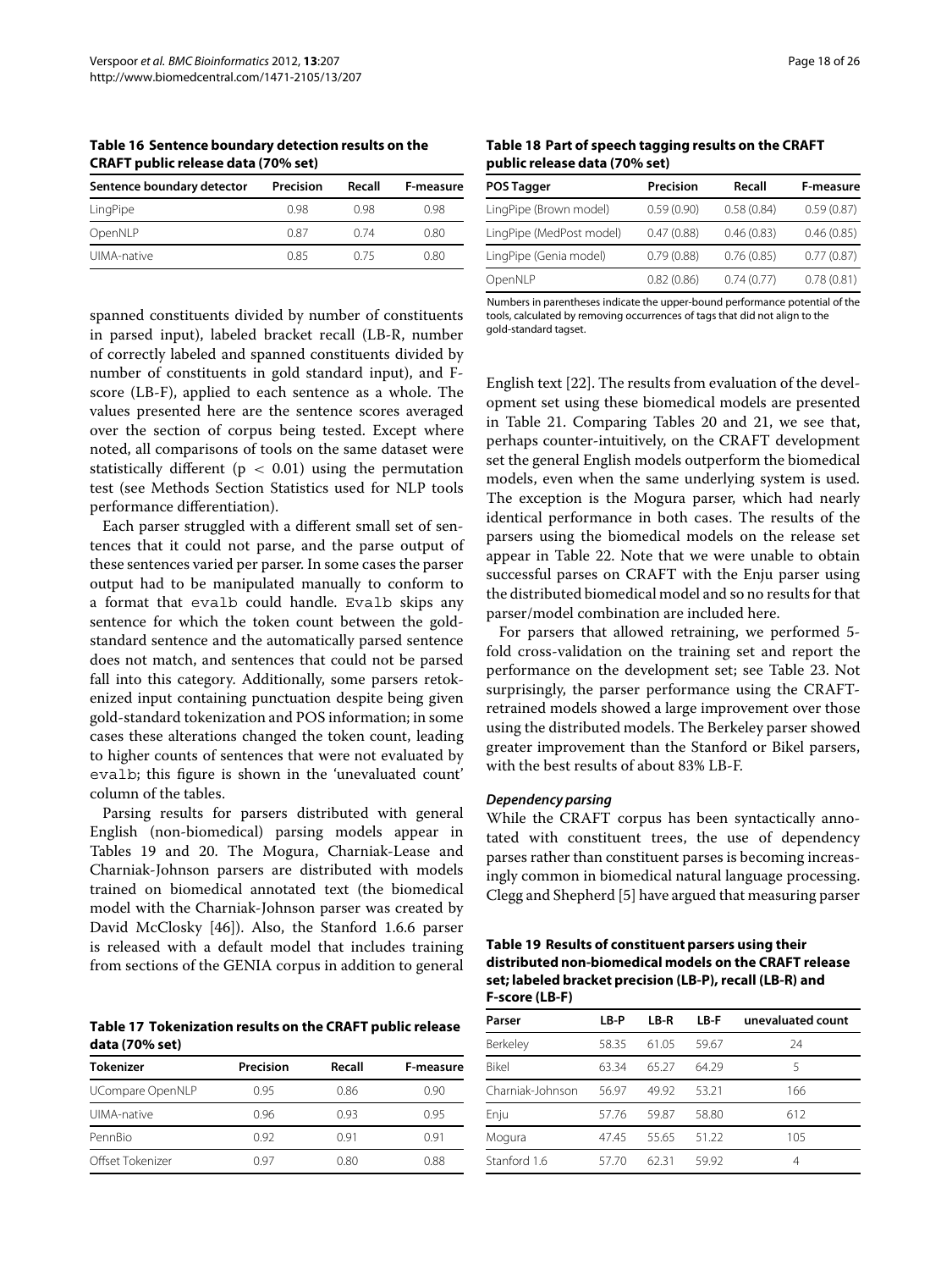<span id="page-18-0"></span>**Table 20 Results of constituent parsers using their distributed non-biomedical models on the CRAFT development set; labeled bracket precision (LB-P), recall (LB-R) and F-score (LB-F)**

| Parser           | LB-P  | $LB-R$ | LB-F  | unevaluated count |
|------------------|-------|--------|-------|-------------------|
| Berkeley         | 61.60 | 64.50  | 63.02 | 4                 |
| <b>Bikel</b>     | 63.97 | 65.82  | 64.89 | V                 |
| Charniak-Johnson | 62.51 | 65.55  | 64.00 | 59                |
| Enju             | 71.93 | 43.56  | 54.26 | 8                 |
| Mogura           | 54.74 | 43.25  | 48.32 | 8                 |
| Stanford 1.6     | 60 76 | 64 70  | 62.67 | ੨                 |

performance through constituent-based accuracy fails to adequately distinguish between real differences in meaning derived from incorrect syntactic analysis and minor differences of convention that do not truly affect the output of text mining systems. Hence, we perform an analysis of constituency parses that have been translated to dependency structures. This also enables comparison of the CRAFT trees with the output of the dependency parsers. To do this comparison, the gold standard constituency parse was translated to a dependency representation.

Two kinds of dependency parses are evaluated here: parses that originated from a dependency parser and parses that originated from a constituency parser and were converted to dependency representations. Performing constituent-based parsing followed by conversion of the outputs to dependency trees has been shown to give higher accuracy than performing parsing directly to dependency trees for Stanford dependencies [\[47\]](#page-24-31). This is mostly because the dependency structures we are evaluating against are themselves converted from constituent-based trees. On the other hand, performing constituent-based parsing and doing the conversion is literally 100 times slower than performing dependency parsing directly (the Berkeley constituent-based parser takes 0.3 seconds per sentence; the ClearParser takes 2.5 milliseconds per sentence).

Like the constituent parsing, dependency parsers were provided gold standard tokenization and POS-tags extracted from the gold standard public release set of CRAFT. The output was evaluated using the standard measurements typically used at CoNLL for dependency parse evaluation. The labeled attachment score (LAS) corresponds to a complete comparison of the dependency structures in the system to the structures in the goal, for each sentence, requiring that individual tokens are assigned to the correct head, with the correct dependency relation. The unlabeled attachment score (UAS) relaxes the requirement that the dependency relation matches, only requiring association with the correct head. The labeled accuracy score (LS) requires that the dependency

#### <span id="page-18-1"></span>**Table 21 Results of constituent parsers using their distributed biomedical models on the CRAFT development set; labeled bracket precision (LB-P), recall (LB-R) and F-score (LB-F)**

| Parser           | LB-P  | LB-R  | LB-F  | unevaluated count |
|------------------|-------|-------|-------|-------------------|
| Charniak-Johnson | 56.08 | 61.10 | 58.48 |                   |
| Charniak-Lease   | 55 53 | 5977  | 5757  |                   |
| Mogura           | 54 21 | 44.09 | 48.63 | 8                 |
| Stanford 1.6.6   | 61 10 | 62.65 | 6187  |                   |

relations match, but relaxes the requirement of being assigned to the correct head.

Micro accuracy of a fold is calculated as in Equation [1,](#page-18-3) i.e. the accuracy across all individual gold standard dependencies in the fold. Macro accuracy is calculated as the average of accuracies across all *trees* in the relevant fold. We have not calculated accuracy averaged across individual documents, due to the differences in the number of sentences in the documents.

<span id="page-18-3"></span>
$$
microaccuracy = (\# of correctly classified dependencies)
$$
  
 
$$
\div (total \# of dependencies)
$$
  
(1)

For the dependency parser output, we report the individual score on each training fold, the average across the training folds, the score on the development set data for a model trained on the complete CRAFT training set, and the score on the development set data for the standard model for each parser trained on the Penn Treebank Wall Street Journal corpus (sections 2-21). Tables [24](#page-19-1) and [25](#page-20-0) show the results for the dependency parsers we tested.

Table [26](#page-20-1) shows the results on the development set for the constituency parsers mapped to a dependency representation, evaluated with the same method as the strict dependency parsers, for comparison. These results were not as good as the strict dependency parse results, which we did not expect, based on [\[47\]](#page-24-31). However, since the constituent parsers we tested did not produce the function tags (e.g. -TMP, -LOC) that our system used for reliable constituent-to-dependency conversion of the CRAFT

<span id="page-18-2"></span>**Table 22 Results of constituent parsers using their distributed biomedical models on the CRAFT release set; labeled bracket precision (LB-P), recall (LB-R) and F-score (LB-F)**

| Parser           | LB-P  | LB-R  | LB-F  | unevaluated count |
|------------------|-------|-------|-------|-------------------|
| Charniak-Johnson | 51.23 | 5599  | 53.50 |                   |
| Charniak-Lease   | 53.28 | 5743  | 55 28 | 8                 |
| Mogura           | 47.55 | 56.27 | 5154  | 105               |
| Stanford 1.6.6   | 5949  | 61.81 | 60.63 | 10                |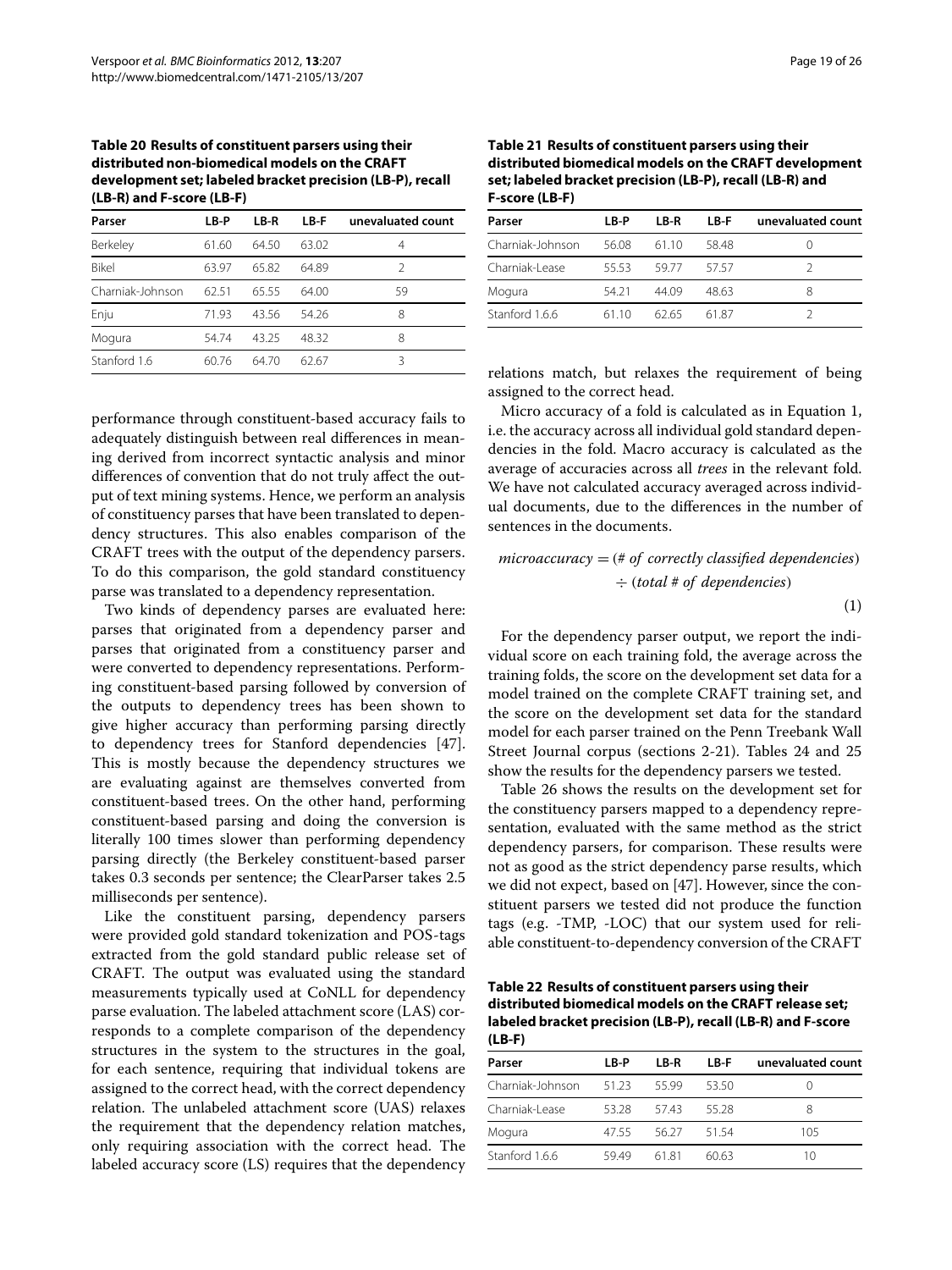| Parser          | Fold 0 | Fold 1 | Fold 2 | Fold 3 | Fold 4 | <b>Training Average</b> | Dev Set | <b>Dev Set Untrained</b> |
|-----------------|--------|--------|--------|--------|--------|-------------------------|---------|--------------------------|
| <b>Berkeley</b> |        |        |        |        |        |                         |         |                          |
| $LB-P$          | 82.75  | 92.02  | 84.63  | 83.70  | 83.85  | 85.39                   | 83.98   | 61.60                    |
| $LB-R$          | 82.64  | 90.82  | 84.01  | 83.29  | 82.88  | 84.73                   | 83.20   | 64.50                    |
| LB-F            | 82.70  | 91.41  | 84.32  | 83.49  | 83.36  | 85.06                   | 83.59   | 63.02                    |
| <b>Bikel</b>    |        |        |        |        |        |                         |         |                          |
| $LB-P$          | 80.49  | 81.10  | 81.18  | 80.77  | 91.43  | 82.99                   | 80.86   | 63.97                    |
| $LB-R$          | 79.68  | 79.77  | 80.10  | 80.46  | 91.06  | 82.21                   | 80.44   | 65.82                    |
| LB-F            | 80.08  | 80.43  | 80.64  | 80.62  | 91.24  | 82.60                   | 80.65   | 64.89                    |
| Stanford 1.6.6  |        |        |        |        |        |                         |         |                          |
| $LB-P$          | 75.65  | 75.86  | 77.71  | 76.21  | 77.86  | 76.65                   | 76.17   | 60.76                    |
| $LB-R$          | 76.81  | 76.84  | 78.65  | 77.24  | 77.85  | 77.48                   | 75.92   | 64.70                    |
| LB-F            | 76.23  | 76.34  | 78.18  | 76.72  | 77.86  | 77.07                   | 76.04   | 62.67                    |

<span id="page-19-0"></span>**Table 23 Results of constituent parsers using retrained CRAFT models for each CRAFT fold and the development set compared to untrained results on the development set; labeled bracket precision (LB-P), recall (LB-R) and F-score (LB-F)**

trees, they lost accuracy in the conversion step, particularly in getting the dependency labels correct. Thus, the labeled attachment scores of these two approaches are not directly comparable. We can more meaningfully compare unlabeled attachment scores, meaning we evaluate only on edges regardless of labels. We see that the Berkeley Parser results for UAS in Table [26](#page-20-1) nearly approach the UAS results of the strict dependency parsers.

## **Conclusions**

We began this work by introducing two use cases for the CRAFT corpus, (a) evaluation of existing tools and (b) retraining of those tools. Our investigations have led to several conclusions.

## **Algorithms and models differ in their generalizability**

It is not controversial to state that different algorithms differ in their ability to train models that generalize to novel corpora. However, as the work of Banko and Brill [\[48\]](#page-24-32) has shown, these differences may become apparent only as increasing amounts of data become available. We suspect that it is also the case that these differences may become apparent only as increasing numbers of genres become available. Prior work has looked at differences in performance based on training on the WSJ versus biomedical abstracts; the work reported here adds a new dimension to genre variability by introducing the full text of biomedical articles, which differ with respect to structure and content from both WSJ articles and biomedical abstracts [\[4\]](#page-23-3).

<span id="page-19-1"></span>

| Table 24 Micro-averaged results for dependency parsers on the CRAFT folds and dev set compared to untrained results |
|---------------------------------------------------------------------------------------------------------------------|
| on dev set; labeled attachment score (LAS), unlabeled attachment score (UAS), labeled accuracy score (LS)           |

| Parser             | Fold 0 | Fold 1 | Fold 2 | Fold 3 | Fold 4 | <b>Training Average</b> | Dev Set | Dev - WSJ model |
|--------------------|--------|--------|--------|--------|--------|-------------------------|---------|-----------------|
| <b>MaltParser</b>  |        |        |        |        |        |                         |         |                 |
| LAS                | 85.81  | 86.29  | 87.08  | 86.13  | 86.26  | 86.34                   | 86.04   | 69.78           |
| UAS                | 87.94  | 88.43  | 89.16  | 88.18  | 88.16  | 88.39                   | 87.91   | 73.42           |
| LS.                | 92.19  | 92.74  | 93.12  | 92.78  | 92.80  | 92.75                   | 92.75   | 82.01           |
| <b>MSTParser</b>   |        |        |        |        |        |                         |         |                 |
| LAS                | 85.65  | 86.37  | 86.89  | 86.08  | 86.29  | 86.28                   | 86.70   | 71.51           |
| <b>UAS</b>         | 87.96  | 88.57  | 89.04  | 88.21  | 88.43  | 88.46                   | 88.86   | 75.08           |
| LS.                | 92.09  | 92.95  | 93.24  | 92.91  | 92.92  | 92.86                   | 93.37   | 83.26           |
| <b>ClearParser</b> |        |        |        |        |        |                         |         |                 |
| LAS                | 86.46  | 86.99  | 87.94  | 87.12  | 87.23  | 87.18                   | 87.56   | 70.43           |
| <b>UAS</b>         | 88.23  | 88.81  | 89.62  | 88.82  | 88.86  | 88.89                   | 89.11   | 73.62           |
| T.S.               | 92.71  | 93.33  | 93.93  | 93.47  | 93.66  | 93.45                   | 93.99   | 83.09           |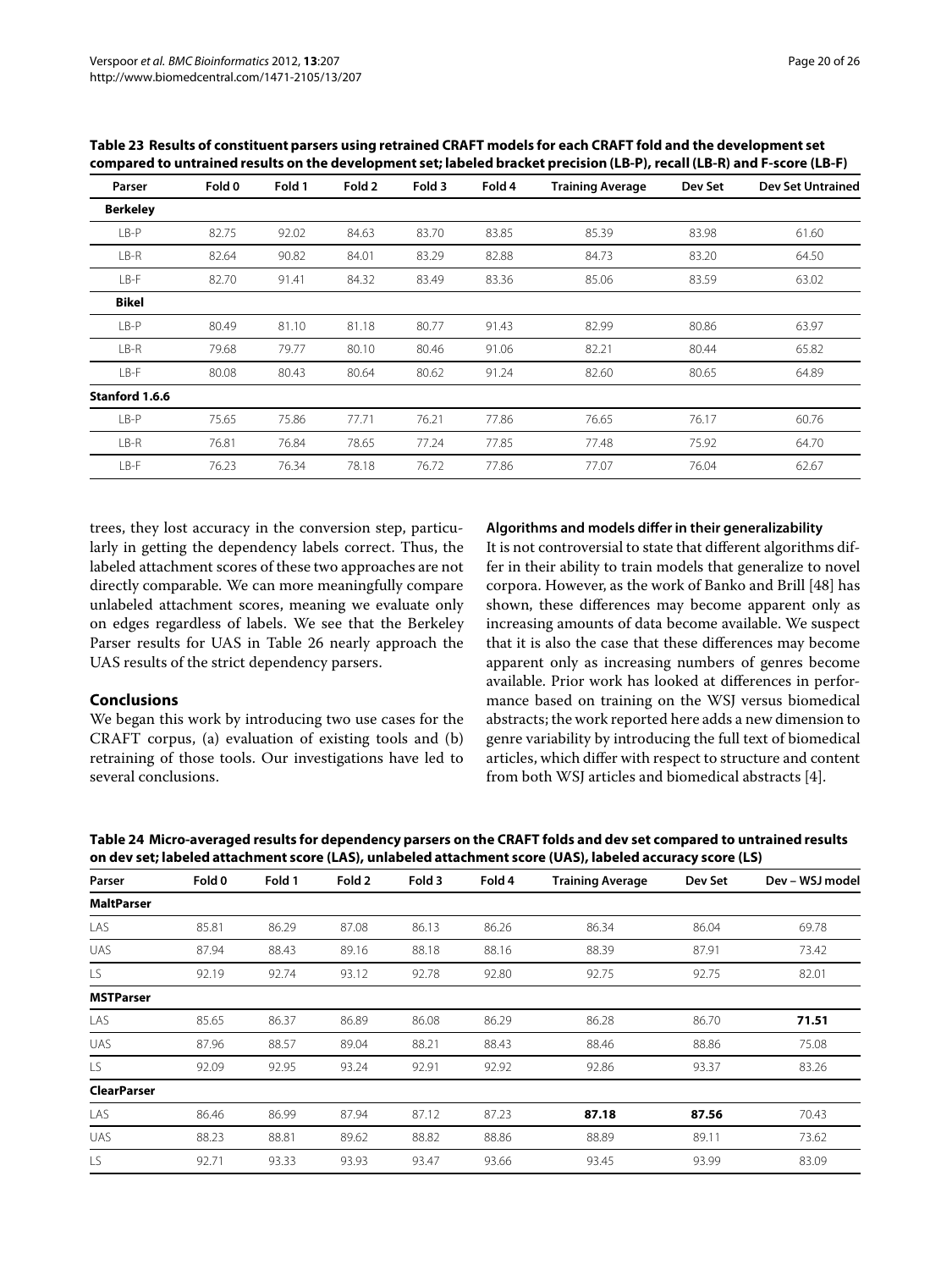| Parser             | Fold 0 | Fold 1 | Fold 2 | Fold 3 | Fold 4 | <b>Training Average</b> | Dev Set | Dev - WSJ model |
|--------------------|--------|--------|--------|--------|--------|-------------------------|---------|-----------------|
| <b>MaltParser</b>  |        |        |        |        |        |                         |         |                 |
| LAS                | 88.45  | 88.70  | 89.62  | 89.12  | 88.85  | 88.97                   | 88.93   | 72.40           |
| <b>UAS</b>         | 90.33  | 90.63  | 91.50  | 90.94  | 90.51  | 90.80                   | 90.72   | 75.90           |
| LS                 | 93.43  | 93.78  | 94.23  | 94.16  | 93.93  | 93.92                   | 94.03   | 82.73           |
| <b>MSTParser</b>   |        |        |        |        |        |                         |         |                 |
| LAS                | 88.30  | 88.85  | 89.58  | 89.12  | 88.90  | 88.98                   | 89.36   | 75.99           |
| <b>UAS</b>         | 90.37  | 90.83  | 91.50  | 91.04  | 90.82  | 90.93                   | 91.31   | 79.42           |
| LS.                | 93.32  | 94.06  | 94.37  | 94.25  | 93.98  | 94.03                   | 94.52   | 85.73           |
| <b>ClearParser</b> |        |        |        |        |        |                         |         |                 |
| LAS                | 89.09  | 89.43  | 90.33  | 89.86  | 89.59  | 89.68                   | 90.09   | 74.56           |
| <b>UAS</b>         | 90.66  | 91.09  | 91.81  | 91.42  | 91.08  | 91.23                   | 91.63   | 77.78           |
| LS                 | 93.89  | 94.37  | 94.88  | 94.65  | 94.57  | 94.50                   | 94.99   | 85.17           |

<span id="page-20-0"></span>**Table 25 Macro-averaged results for dependency parsers on the CRAFT folds and dev set compared to untrained results on dev set; labeled attachment score (LAS), unlabeled attachment score (UAS), labeled accuracy score (LS)**

## **Tool performance is increased**

As was shown in the sections on parsing, tool performance is increased when applications are re-trained on the data in the CRAFT corpus. This means that the bottleneck in performance that the field previously faced when trying to move from processing abstracts to processing full text can be overcome.

Our current results for retraining the gene mention recognition systems unfortunately did not show much improvement. We anticipate that these will improve significantly after some reconfiguration of the learning

#### <span id="page-20-1"></span>**Table 26 Parsing accuracy of constituency parsers, evaluated on their generated dependency correspondences**

| Parser                 | Dev Set | Dev - WSJ model |
|------------------------|---------|-----------------|
| <b>Berkeley Parser</b> |         |                 |
| (Micro) LAS            | 76.97   | 60.21           |
| (Micro) UAS            | 88.11   | 70.66           |
| (Micro) LS             | 83.13   | 72.68           |
| (Macro) LAS            | 80.34   | 65.19           |
| (Macro) UAS            | 91.04   | 75.57           |
| (Macro) LS             | 84.98   | 75.63           |
| <b>Stanford Parser</b> |         |                 |
| (Micro) LAS            | 72.13   | 58.42           |
| (Micro) UAS            | 83.22   | 68.83           |
| (Micro) LS             | 80.12   | 72.12           |
| (Macro) LAS            | 75.87   | 62.10           |
| (Macro) UAS            | 86.57   | 71.98           |
| (Macro) LS             | 82.40   | 73.85           |

problem posed to the gene mention recognition systems, as described at the end of Section Gene mention recognition.

#### **CRAFT is a high quality resource**

The work reported here has demonstrated that the data in the CRAFT corpus can be used to train highperforming models for a variety of language processing tasks. In addition, we have shown that there is high interannotator agreement for the syntactic annotation of the corpus (Table [1\)](#page-11-0). Taken together, these results support the conclusion that the CRAFT corpus is itself of high quality.

#### **Building a state-of-the-art BioNLP system**

Based on the experiments described here, there are several tools that stand out for consideration for inclusion within a BioNLP system targeted at full text biomedical publications. For sentence boundary detection, the LingPipe sentence boundary detector out-performed others by a significant margin. For tokenization, the default tokenizer within UIMA does a good job. None of the part-of-speech taggers did a great job without retraining, though the OpenNLP tagger had the highest precision. Given that gold standard POS tags were provided to the parsers in most cases, it could be expected that use of a low-performing tagger would result in lower than reported parsing accuracy in a natural setting. However, the ClearParser dependency parser with CRAFT-trained model would be an excellent choice; the Berkeley parser with CRAFT-trained model should work well for constituency parsing of full text. Finally, for gene mention recognition BANNER appears to provide good out-of-the box performance, while LingPipe responded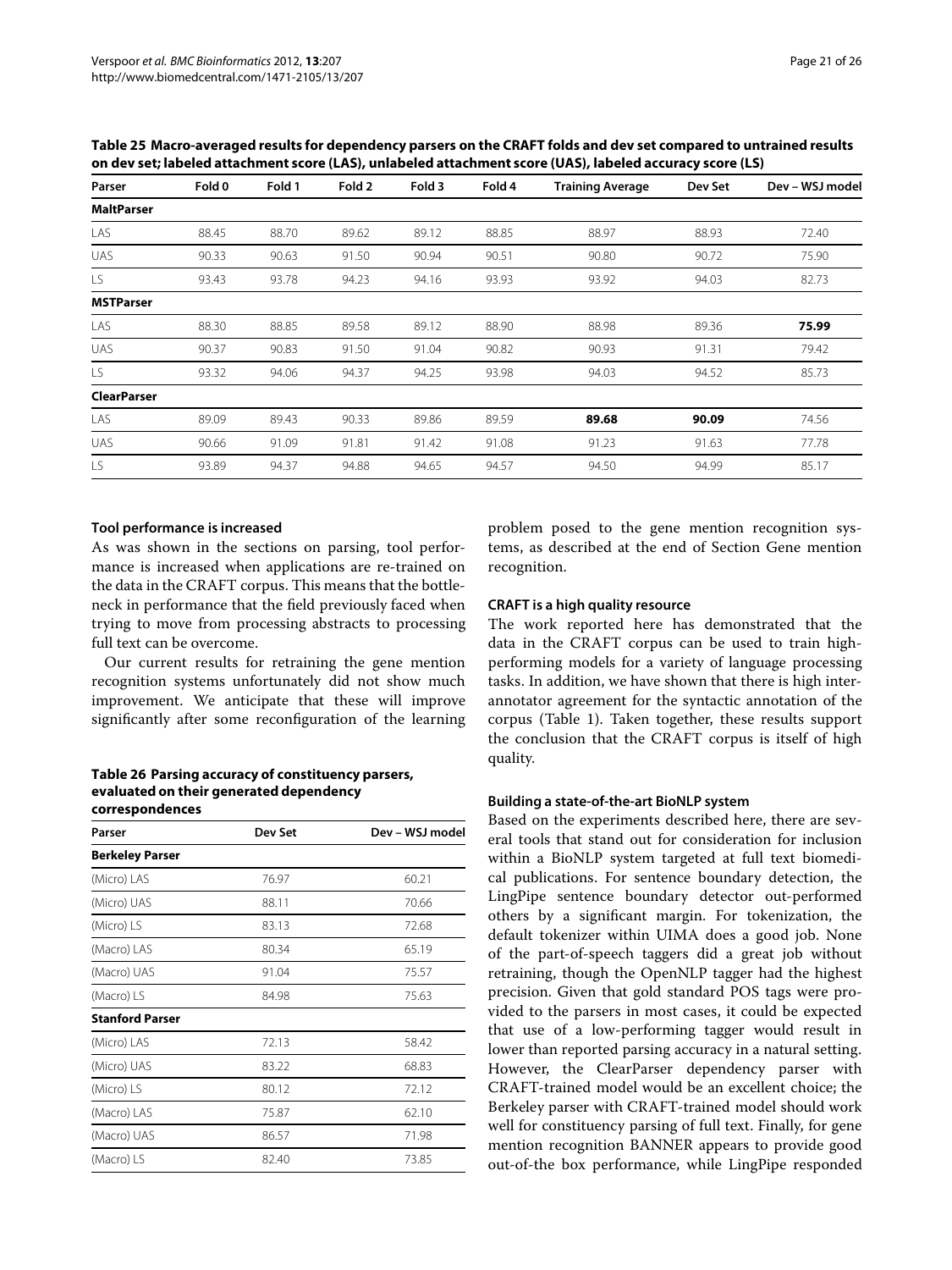well to re-training. We hope to retrain BANNER on CRAFT in the near future to see additional performance gains.

#### **The effect of differing annotation guidelines**

A possible reason for the differing performance of various tools on this full-text corpus is differences in annotation guidelines. However, this can be ruled out as the explanation for all differences. In previous work, we showed that performance differences, and sometimes quite drastic ones, manifest themselves when tools are evaluated separately on paper abstracts and paper bodies [\[4\]](#page-23-3). Since the annotation guidelines were identical for all parts of the articles, these differences cannot be due to differences in annotation guidelines—the only variable in this study was abstracts versus article bodies. We also note that although differences in tag sets could explain some of the differences in performance of part of speech taggers when applied to our full-text corpus, it clearly cannot explain all of it, since performance differences were noted even when the tag sets were the same.

#### **The future of BioNLP with the availability of CRAFT**

We retrained a relatively small set of tools for this study (even if a larger set than in previous studies); it is exciting to think what advances could be made if additional tools are retrained on this corpus, and if different strategies are explored for taking advantage of the annotations. Furthermore, we look forward to still more annotation of this material by us and by other groups to support richer models integrating different aspects of language, including discourse and pragmatics.

## <span id="page-21-0"></span>**Ongoing and future work**

We are currently producing a number of additional sets of annotations for the CRAFT corpus:

- Relations: Assertions of relationships between semantic types already annotated in the corpus are in progress.
- Coreference: All coreference in the corpus is being annotated. The process and guidelines are discussed in [\[49\]](#page-24-33).
- Discourse: Discourse functions have been marked at the sentence level.
- Parentheses: All parenthesized text is being classified according to an ontology of parenthesis contents in scientific journal articles. The ontology and preliminary scores for a classifier for the ontology concepts are described in [\[50\]](#page-24-34).
- Evidence sentences: All sentences used as evidence for GO annotations at MGI are being marked.

These new sets of annotations will be released as they are completed.

## **Methods**

## **Data**

We used a pre-0.9 release of the CRAFT data set. CRAFT is comprised of 97 full-text journal articles selected from the PubMed Central Open Access subset [\[51\]](#page-24-35) for their relevance to the Mouse Genome Informatics database. The articles were selected by retrieving all articles that (1) were used as evidence for at least one Gene Ontology annotation by MGI, and (2) were available Open Access. This intersection yielded 98 full-text journal articles. One of the articles was only available as a scanned PDF, leaving 97 articles that could be subjected to natural language processing. For details about the concept (semantic) annotation of the CRAFT corpus, please see [\[14\]](#page-23-11). We have previously argued [\[6\]](#page-23-5) that the open access literature, and specifically the CRAFT corpus, is representative of the general biomedical literature, hence the experiments reported here should generalize to comparable biomedical corpora.

## **Data partitioning**

We divided the CRAFT corpus into three partitions, one containing 70% of the data and two each containing 15% of the data. We used the 70% partition for the experiments reported here. We refer to this set as the "public release" CRAFT set. The two partitions containing 15% of the data have been held back for use in shared tasks. The data sets were randomly generated, but we confirmed that they are balanced such that similar ratios of semantic classes of named entities occurred in each split. One-way ANOVA statistics were calculated for each ontology annotated in CRAFT. Based on these tests, annotation counts in the three random subsets were not statistically different from the complete set.

To support retraining, we further subdivided the experiment partition into 6 folds: 5 folds of 12 files each comprising a training set, and a development set of the remaining 7 files. The folds were selected in simple ID order. Table [27](#page-22-1) shows the distribution of the data across the folds. Additional file [7](#page-23-18) provides lists of the document IDs corresponding to each fold and the development set.

Five-fold cross validation was performed using these folds for all tools that support retraining. To avoid systems having to learn all of the fine-grained distinctions of the Sequence Ontology captured in CRAFT, we performed aggregation of the semantic classes prior to the re-training. In other words, the "star-STAR" results reflect a model in which all semantic categories in CRAFT are aggregated into a single class that is learned by the system. We then compare to the corresponding aggregation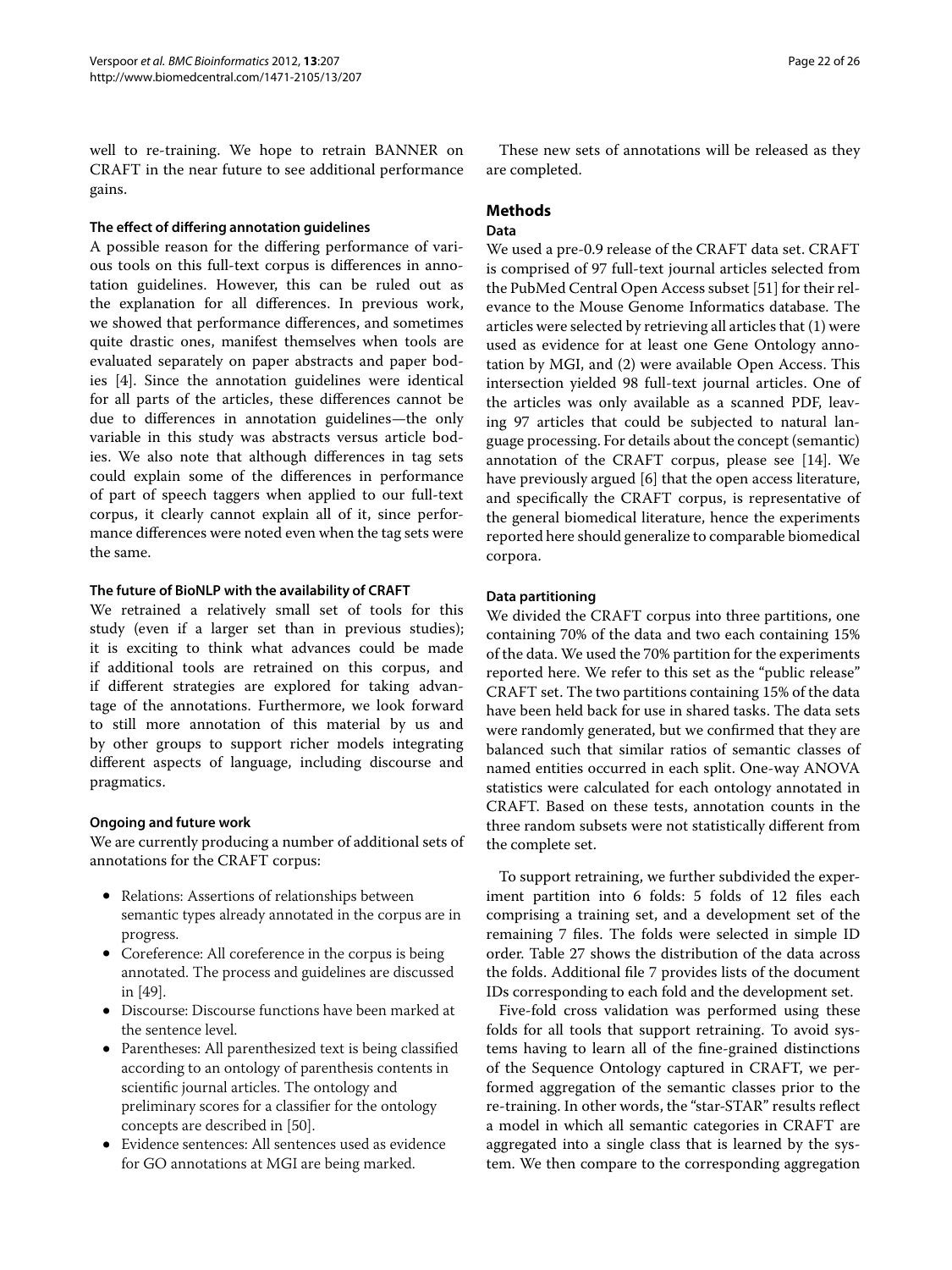<span id="page-22-1"></span>**Table 27 Distribution of data across the folds**

| Fold        | <b>Number of Sentences</b> | IDs of files in fold |
|-------------|----------------------------|----------------------|
| Fold 0      | 3.066                      | 11532192 - 15005800  |
| Fold 1      | 3.990                      | 15040800 - 15630473  |
| Fold 2      | 3.951                      | 15676071 - 16110338  |
| Fold 3      | 3.723                      | 16121255 - 16507151  |
| Fold 4      | 4.200                      | 16539743 - 17083276  |
| Training    | 18.930                     | 11532192 - 17083276  |
| Development | 2.780                      | 17194222 - 17696610  |

set in the evaluation. After consistency of the results from five-fold training was confirmed, a final model was trained on all five folds. Evaluation was then performed on the development set.

#### <span id="page-22-0"></span>**Inter-annotator agreement**

All inter-annotator agreement (IAA) statistics for syntactic annotation were calculated with the original version of the evalb bracket scoring program using a modified version of the Collins parameter file [\[52\]](#page-24-36), which matches constituent (bracket) placement and node labels, disregarding function tags, punctuation, symbols, empty categories and indexation. IAA statistics reported are defined as *precision*(*A*1) =  $|\{A1\} \cap \{A2\}| / |\{A1\}|$  and  $recall(A1) = |\{A1\} \cap \{A2\}| / |\{A2\}|$ , where  $\{A1\}$  and  $\{A2\}$ are annotation sets; these were calculated for the annotation sets of six fully treebanked files marked up by the three senior annotators (two files per pairing) in the configurations  $\{A1\} - \{A2\}, \{A1\} - \{A3\}$  and  $\{A2\}$  − {*A*3}. Additionally, IAA was calculated between annotators and the gold standard (which was maintained by the lead syntactic annotator) and also between automatically created OpenNLP annotations and the gold standard.

## **NER Tools**

The NER tools tested here were run in a UIMA 2.2.2 environment using locally developed adapting software: BioNLP-UIMA 1.4 (not yet released publicly) [\(http://bionlp.sourceforge.net\)](http://bionlp.sourceforge.net). Pre-syntactic annotations of tokens and sentences were provided as input from the CRAFT Treebank gold standard files. The UIMA pipelines were defined in Java using uimaFIT 1.0 [\[53\]](#page-24-37). This allowed us to more easily run all the variations and collate the output. The Java version used was 1.6.0. The gold standard data was read with libraries from Knowtator 1.7.4 [\[54\]](#page-24-38), and Protege 3.3.1 [\[55\]](#page-24-39). We used ABNER version 1.5 [\[56\]](#page-24-40), the version of BANNER [\[57\]](#page-25-0) available in the repository as of October 25, 2011, and LingPipe 3.9.3 [\[58\]](#page-25-1). ABNER and LingPipe training was accomplished using software developed in-house to produce the input files to

training code provided with the respective NER tools. The systems were trained on the 60 files in the training set, and tested on the development set, as described in Section Data partitioning.

#### **Syntactic pre-processing tools**

These lower-level task experiments were run within the UIMA environment, and all annotations were brought into alignment with a common UIMA type system defined in-house [\[59\]](#page-25-2). The tools used in this work are the OpenNLP sentence-detector, tokenizer and POS-tagger v 1.3.0 [\[60\]](#page-25-3), the LingPipe sentence-detector and POS-tagger v 3.9.3 [\[58\]](#page-25-1), the default versions of the UIMA-native sentence-detector and tokenizer shipped with UIMA v 2.2.2 [\[61\]](#page-25-4), the PennBio tokenizer v 0.5 [\[62\]](#page-25-5), and the Offset tokenizer that is distributed with ConceptMapper v August 2008 [\[63\]](#page-25-6).

## **Parsers**

The constituent parsers tested in this work are the Berke-ley Parser v 1.1 [\[64\]](#page-25-7), the Bikel Parser v 1.0 [\[65\]](#page-25-8), the Charniak-Lease Parser release date July, 2005 [\[66\]](#page-25-9), the Enju and Mogura Parsers v 2.4.1 [\[67\]](#page-25-10), the McClosky-Charniak Parser v a8fca3a4d59b [\[68\]](#page-25-11), and the Stanford Parser v 1.6 and 1.6.6 [\[45\]](#page-24-29). They are evaluated using the version of evalb provided with the Stanford Parser Java 1.6.6 package [\[45\]](#page-24-29).

The dependency parsers tested in this work are the MaltParser v 1.5.2 [\[69\]](#page-25-12), the MSTParser v 0.4.3c [\[70\]](#page-25-13), and the ClearParser v 0.3 [\[71\]](#page-25-14). They are evaluated using the evaluation script available as part of the ClearParser package, [\(http://code.google.com/p/](http://code.google.com/p/clearparser/, class DepEvaluate) [clearparser/,classDepEvaluate\)](http://code.google.com/p/clearparser/, class DepEvaluate) [\[72\]](#page-25-15).

The tool used to translate constituent parses to dependency parses was the Clear Constituentto-Dependency Converter [\(http://code.google.com/p/](http://code.google.com/p/clearparser/, class PennToDep) [clearparser/,classPennToDep\)](http://code.google.com/p/clearparser/, class PennToDep) [\[72\]](#page-25-15). The conversion tool was provided with some conversion rules specific to the CRAFT treebank representation where it varies from the original Penn Treebank representation. For instance, the CRAFT representation of formulas, e.g.:

$$
(S-FRM(NP-SBJ (NN n))(VP (SYM =)(NP (CD 7))))
$$

was converted to a dependency relation of the form:

$$
``=' ' - SBJ - > ''n''
$$
  
-OBJ - > ''7'

The headrules required to achieve the appropriate conversion are also included with the CRAFT release. The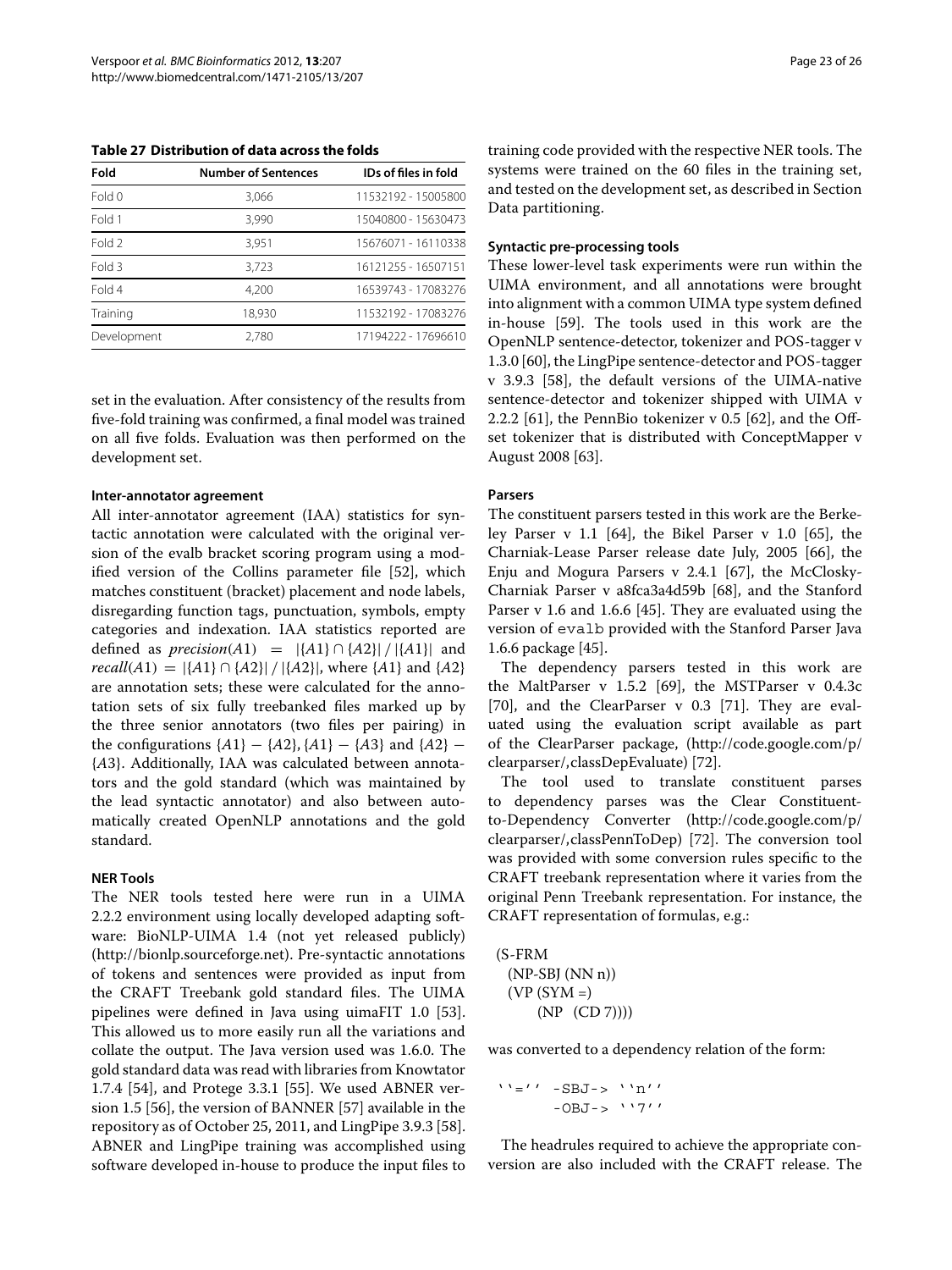conversion scheme is inherited from the LTH tool used for the CoNLL 2007-9 [\[73\]](#page-25-16).

#### **Statistics used for NLP tools performance differentiation**

Differences in system performances for the NER tools, the pre-syntactic processing tools, and the parsing tools were statistically verified using a permutation test to test the difference in F-scores between two tools. For NER and pre-syntactic processing tools, the number of permutations was 10,000. Due to excessive processing time, the parser performances were based on 1000 permutations instead. All significance claims are based on  $p < 0.01$ .

#### **Availability**

The corpus has been made available at [http://bionlp](http://bionlp-corpora.sourceforge.net/CRAFT/index.shtml)[corpora.sourceforge.net/CRAFT/index.shtml.](http://bionlp-corpora.sourceforge.net/CRAFT/index.shtml)

## **Additional material**

<span id="page-23-12"></span>**[Additional file 1:](http://www.biomedcentral.com/content/supplementary/1471-2105-13-207-S1.pdf) Full tagset used in the CRAFT corpus.**

<span id="page-23-13"></span>**[Additional file 2:](http://www.biomedcentral.com/content/supplementary/1471-2105-13-207-S2.pdf) CRAFT addendum to syntactic annotation**

**guidelines.** CRAFT addendum to PTB2 and PennBioIE syntactic annotation guidelines.

<span id="page-23-14"></span>**[Additional file 3:](http://www.biomedcentral.com/content/supplementary/1471-2105-13-207-S3.txt) Morphosyntactic data type counts.** Counts of each node, tag, and empty category in the CRAFT corpus.

<span id="page-23-15"></span>**[Additional file 4:](http://www.biomedcentral.com/content/supplementary/1471-2105-13-207-S4.txt) Semantic class aggregations.** The specific definitions of labeled aggregations of semantic categories used in evaluation.

<span id="page-23-16"></span>**[Additional file 5:](http://www.biomedcentral.com/content/supplementary/1471-2105-13-207-S5.txt) Full gene mention results for distributed models.** Full results for gene mention systems with their distributed models, for all semantic class mappings and system/model combinations.

<span id="page-23-17"></span>**[Additional file 6:](http://www.biomedcentral.com/content/supplementary/1471-2105-13-207-S6.txt) Full gene mention results for retrained systems.** Full results for gene mention systems with models retrained on the CRAFT data, with all semantic class mappings and system/model combinations.

<span id="page-23-18"></span>**[Additional file 7:](http://www.biomedcentral.com/content/supplementary/1471-2105-13-207-S7.txt) Folds and development set.** Lists of the document identifiers corresponding to each fold and to the development set.

#### **Abbreviations**

CRAFT, Colorado richly annotated full text; NLP, Natural language processing; PTB, Penn treebank; UIMA, Unstructured information management architecture; POS, Part-of-speech; IAA, Inter-annotator agreement; LAS, Labeled attachment score; UAS, Unlabeled attachment score; LS, Labeled accuracy score; P, Precision; R, Recall; F, F(1) score; LB-P, Labeled bracket precision; LB-R, Labeled bracket recall; LB-F, Labeled bracket f-score.

#### **Competing interests**

The authors declare that they have no competing interests.

#### **Author's contributions**

AL, CW, ME, NX and MP planned or participated in the syntactic annotation of the corpus. AL and CW wrote the first versions of sections of the manuscript pertaining to syntactic annotation. KV planned and directed the NLP experiments, performed data analysis, and wrote or integrated text for the sections pertaining to NLP experiments. KV, HLJ, CR, JDC, and CF participated in the experiments and analysis of NLP tools. WAB participated in the corpus data processing. YM performed statistical analysis of partitions. MB planned and participated in the gene annotation. KBC was involved with planning the syntactic annotation and related experiments, and contributed to the writing of the manuscript. LEH supervised all aspects of the work. All authors read and approved the final manuscript.

#### **Acknowledgements**

This work was supported by NIH grants R01LM009254, R01GM083649, and R01LM008111 to Lawrence E. Hunter and in part by NIH/NCRR Colorado CTSI Grant Number UL1 RR025780. We gratefully acknowledge the important work of our syntactic annotation team, supervised by Martha Palmer: Arrick Lanfranchi, Colin Warner, Amanda Howard, Tim O'Gorman, Kevin Gould, and Michael Regan. We also greatly appreciate the assistance of Bob Leaman, David McClosky, Spence Green, and Christopher Manning with questions that arose while working with their tools, and David Weitzenkamp who assisted with the statistical analyses. We also thank the anonymous reviewers for their meaningful feedback on the manuscript.

#### **Author details**

<sup>1</sup> Computational Bioscience Program, U. Colorado School of Medicine, 12801 E 17th Ave, MS 8303, Aurora, CO 80045, USA. 2Department of Linguistics, University of Colorado Boulder, 290 Hellems, Boulder, CO 80309, USA. <sup>3</sup>Institute of Cognitive Science, University of Colorado Boulder, MUEN PSYCH Building D414, Boulder, CO 80309, USA. 4Department of Computer Science, Brandeis University, MS 018, Waltham, MA 02454, USA.

#### Received: 28 July 2011 Accepted: 8 June 2012 Published: 17 August 2012

#### **References**

- <span id="page-23-0"></span>1. Cohen KB, Hunter L: Natural language processing and systems biology. Springer; 2004:147–174.
- <span id="page-23-1"></span>2. Krallinger M, Leitner F, Valencia A: **Assessment of the second BioCreative PPI task: automatic extraction of protein-protein interactions.** In Proceedings of the Second BioCreative Challenge Evaluation Workshop: 2007
- <span id="page-23-2"></span>3. Raychaudhuri S, Plenge RM, Rossin EJ, Ng ACY, Purcell SM, Sklar P, Scolnick EM, Xavier RJ, Altshuler D, Daly MJ: **Identifying relationships among genomic disease regions: predicting genes at pathogenic SNP associations and rare deletions.** PLoS Genet 2009, **5**(6):e1000534.
- <span id="page-23-3"></span>4. Cohen KB, Johnson HL, Verspoor K, Roeder C, Hunter L: **The structural and content aspects of abstracts versus bodies of full text journal articles are different.** BMC Bioinf 2010, **11**(492) doi[:10](http://dx.doi.org/1).1186/1471-2105-11-492.
- <span id="page-23-4"></span>5. Clegg A, Shepherd A: **Benchmarking natural-language parsers for biological applications using dependency graphs.** BMC Bioinf 2007, **8**(24) doi[:10](http://dx.doi.org/1).1186/1471-2105-8-24.
- <span id="page-23-5"></span>6. Verspoor K, Cohen KB, Hunter L: **The textual characteristics of traditional and Open Access scientific journals are similar.** BMC Bioinf 2009, **10:**183 doi[:10](http://dx.doi.org/1).1186/1471-2105-10-183.
- <span id="page-23-6"></span>7. Blaschke C, Valencia A: **Can bibliographic pointers for known biological data be found automatically? Protein interactions as a case study.** Comp Funct Genomics 2001, **2**(4):196–206.
- 8. Shah PK, Perez-Iratxeta C, Bork P, Andrade MA: **Information extraction from full text scientific articles: where are the keywords?** BMC Bioinf 2003, **4:**20 doi[:10](http://dx.doi.org/1).1186/1471-2105-4-20.
- 9. Corney DP, Buxton BF, Langdon WB, Jones DT: **BioRAT: extracting biological information from full-length papers.** Bioinformatics 2004, **20**(17):3206–3213.
- <span id="page-23-8"></span>10. Friedman C, Kra P, Yu H, Krauthammer M, Rzhetsky A: **GENIES: a natural-language processing system for the extraction of molecular pathways from journal articles.** Bioinformatics 2001, **17**(Suppl 1):S74–S82.
- <span id="page-23-7"></span>11. Tanabe L, Wilbur WJ: **Tagging gene and protein names in biomedical text.** Bioinformatics 2002, **18**(8):1124–1132.
- <span id="page-23-9"></span>12. Rzhetsky A, Iossifov I, Koike T, Krauthammer M, Kra P, Morris M, Yu H, Duboue PA, Weng W, Wilbur WJ, Hatzivassiloglou V, Friedman C: **GeneWays: a system for extracting, analyzing, visualizing, and integrating molecular pathway data.** J Biomed Inf 2004, **37:**43–53.
- <span id="page-23-10"></span>13. Arighi C, Cohen K, Hirschman L, Krallinger M, Lu Z, Valencia A, Wilbur J, Wu C (Eds): Proceedings of BioCreative III; 2010.
- <span id="page-23-11"></span>14. Bada M, Eckert M, Evans D, Garcia K, Shipley K, Sitnikov D, Baumgartner Jr WA, Cohen KB, Verspoor K, Blake JA, Hunter LE: **Concept Annotation in the CRAFT Corpus.** [\[http://www.biomedcentral.com/](http://www.biomedcentral.com/1471-2105/13/161) [1471-2105/13/161\]](http://www.biomedcentral.com/1471-2105/13/161)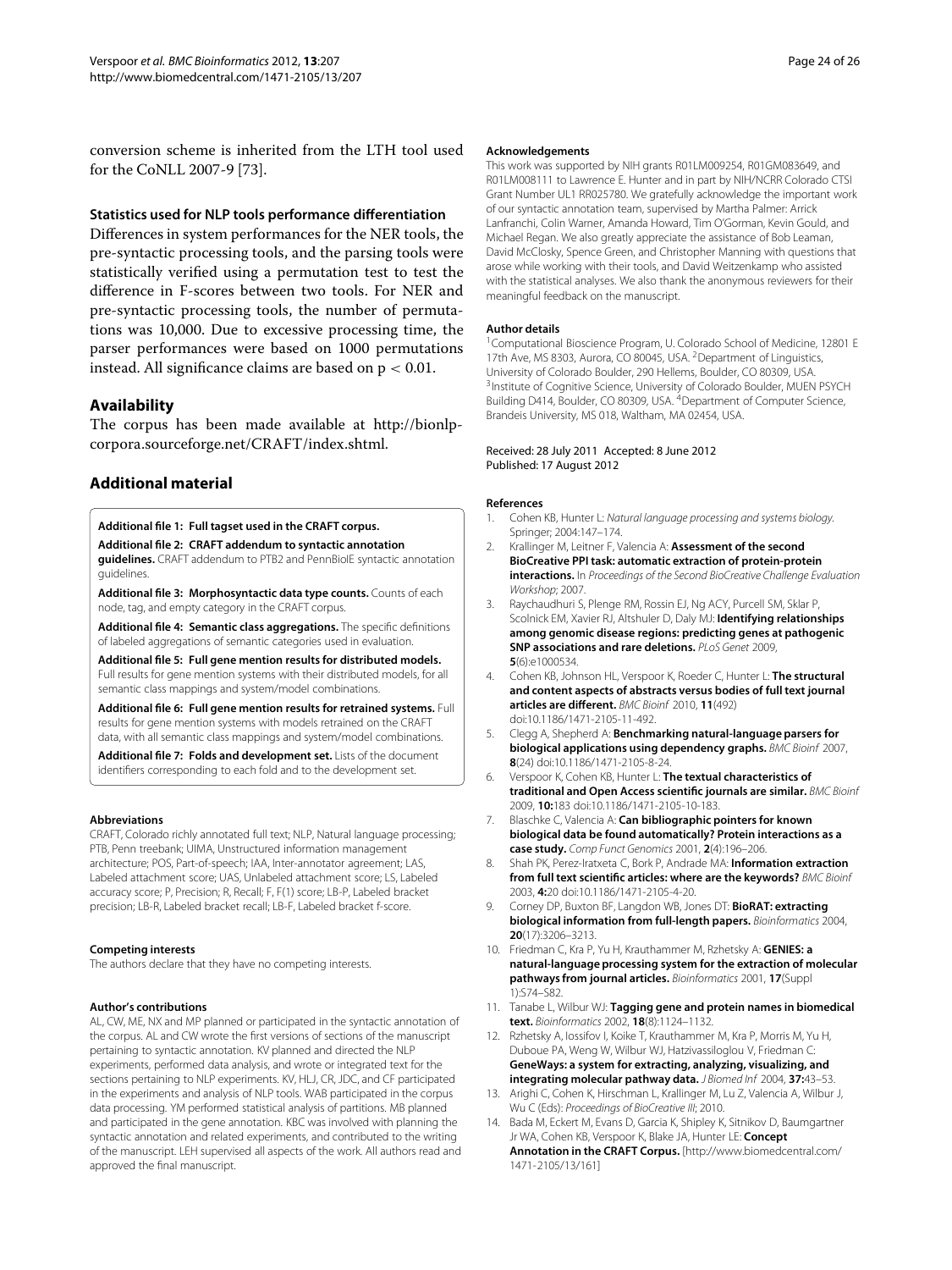- <span id="page-24-0"></span>15. Ide NC, Loane RF, Demner-Fushman D: **Essie: A concept-based search engine for structured biomedical text.** J Am Med Inf Assoc 2007, **14:**253–263.
- <span id="page-24-1"></span>16. Miyao Y, Sagae K, Saetre R, Matsuzaki T, Tsujii J: **Evaluating contributions of natural language parsers to protein-protein interaction extraction.** Bioinformatics 2009, **25**(3):394–400.
- <span id="page-24-2"></span>17. Kim JD, Ohta T, Pyysalo S, Kano Y, Tsujii J: **Overview of BioNLP'09 shared task on event extraction.** In BioNLP 2009 Companion Volume: Shared Task on Entity Extraction; 2009:1–9.
- <span id="page-24-3"></span>18. Grover C, Lapata M, Lascarides A: **A comparison of parsing techniques for the biomedical domain.** Nat Language Eng 2003, **1:**1–38.
- <span id="page-24-4"></span>19. Pyysalo S, Ginter F, Pahikkala T, Boberg J, Järvinen J, Salakoski T: **Evaluation of two dependency parsers on biomedical corpus targeted at protein-protein interactions.** Int J Med Inf 2006, **75**(6):430–442.
- <span id="page-24-5"></span>20. Schneider G, Rinaldi F, Kaljurand K, Hess M: **Steps towards a GENIA dependency treebank.** In Third Workshop on Treebanks and Linguistic Theories (TLT) 2004; 2004:137–149.
- <span id="page-24-6"></span>21. Ohta T, Tateisi Y, Kim JD, Mima H, ichi Tsujii J: **The GENIA corpus: an annotated corpus in molecular biology.** In Proceedings of the Human Language Technology conference; 2002.
- <span id="page-24-7"></span>22. Kim JD, Ohta T, Tateisi Y, Tsujii J: **GENIA corpus—a semantically annotated corpus for bio-textmining.** Bioinformatics 2003, **19**(Suppl 1):180–182.
- <span id="page-24-8"></span>23. Cohen KB, Fox L, Ogren PV, Hunter L: **Corpus design for biomedical natural language processing.** In Proceedings of the ACL-ISMB workshop on linking biological literature, ontologies and databases. Detroit: Association for Computational Linguistics; 2005:38–45.
- <span id="page-24-9"></span>24. Cohen KB, Fox L, Ogren PV, Hunter L: **Empirical data on corpus design and usage in biomedical natural language processing.** In AMIA 2005 symposium proceedings; 2005:156–160.
- <span id="page-24-10"></span>25. Tanabe L, Xie N, Thom L, Matten W, Wilbur W: **GENETAG: a tagged corpus for gene/protein named entity recognition.** BMC Bioinf 2005, **6**(Suppl 1):S3.
- <span id="page-24-11"></span>26. Pyysalo S, Ginter F, Heimonen J, Bjorne J, Boberg J, Jarvinen J, Salakoski T: **BioInfer: a corpus for information extraction in the biomedical domain.** BMC Bioinf 2007, **8:**50.
- <span id="page-24-12"></span>27. Szarvas G, Vincze V, Farkas R, Csirik J: **The BioScope corpus: annotation for negation, uncertainty and their scope in biomedical texts.** In Proceedings of the Workshop on Current Trends in Biomedical Natural Language Processing. Columbus, Ohio: Association for Computational Linguistics; 2008:38–45. [\[http://www.aclweb.org/anthology/W/W08/](http://www.aclweb.org/anthology/W/W08/W08-0606) [W08-0606\]](http://www.aclweb.org/anthology/W/W08/W08-0606)
- <span id="page-24-13"></span>28. Kim JD, Pyysalo S, Ohta T, Bossy R, Nguyen N, Tsujii J: **Overview of BioNLP Shared Task 2011.** In Proceedings of BioNLP Shared Task 2011 Workshop. Portland, Oregon, USA: Association for Computational Linguistics; 2011:1–6. [\[http://www.aclweb.org/anthology/W11-1801\]](http://www.aclweb.org/anthology/W11-1801)
- <span id="page-24-14"></span>29. Santorini B: **Part-of-Speech Tagging Guidelines for the Penn Treebank Project, 3rd revision.** 1990. [\[http://repository.upenn.edu/](http://repository.upenn.edu/cis_reports/570/) cis [reports/570/\]](http://repository.upenn.edu/cis_reports/570/)
- <span id="page-24-15"></span>30. Bies A, Ferguson M, Katz K, MacIntyre R: Bracketing Guidelines for Treebank II style; 1995. [\[ftp://ftp.cis.upenn.edu/pub/treebank/doc/manual/root.ps.gz\]](ftp://ftp.cis.upenn.edu/pub/treebank/doc/manual/root.ps.gz)
- <span id="page-24-20"></span>31. Mott J, Warner C, Bies A, Taylor A: **Supplementary Guidelines for English Translation Treebank 2.0.** 2009. [\[projects.ldc.upenn.edu/gale/](projects.ldc.upenn.edu/gale/task_specifications/ettb_guidelines.pdf) task [specifications/ettb](projects.ldc.upenn.edu/gale/task_specifications/ettb_guidelines.pdf) guidelines.pdf]
- <span id="page-24-16"></span>32. Taylor A: Reconciliation of Differences Between Onto/WSJ and EXTB; 2010.
- <span id="page-24-17"></span>33. Taylor A: **Treebank 2a guidelines.** 2006. [\[http://www-users.york.ac.uk/](http://www-users.york.ac.uk/ lang22/TB2a_Guidelines.htm) lang22/TB2a [Guidelines.htm\]](http://www-users.york.ac.uk/ lang22/TB2a_Guidelines.htm)
- <span id="page-24-18"></span>34. Warner C, Bies A, Brisson C, Mott J: Addendum to the Penn Treebank II Style Bracketing Guidelines: Biomedical Treebank Annotation; 2004.
- <span id="page-24-19"></span>35. Hunter LE: The Processes of Life: An Introduction to Molecular Biology. Cambridge, MA: MIT Press; 2009.
- 36. Kulick S, Bies A, Mott J: **Using derivation trees for Treebank error detection.** In Proceedings of the 49th Annual Meeting of the Association for Computational Linguistics: Human Language Technologies. Portland, Oregon, USA: Association for Computational Linguistics; 2011:693–698.
- <span id="page-24-21"></span>37. Eilbeck K, Lewis SE, Mungall CJ, Yandell M, Stein L, Durbin R, Ashburner M: **The Sequence Ontology: a tool for the unification of genome annotations.** Genome Biol 2005, **6**(5):r44 [doi:10.1186/gb-2005-6-5-r44.](doi:10.1186/gb-2005-6-5-r44)
- <span id="page-24-22"></span>38. Maglott D, Ostell J, Pruitt KD, Tatusova T: **Entrez Gene: gene-centered information at NCBI.** Nucleic Acids Res 2011, **39**(Suppl 1):D52–D57. [\[http://nar.oxfordjournals.org/content/39/suppl](http://nar.oxfordjournals.org/content/39/suppl_1/D52.abstrac t)\_1/D52.abstract].
- <span id="page-24-23"></span>39. Sayers EW, Barrett T, Benson DA, Bolton E, Bryant SH, Canese K, Chetvernin V, Church DM, DiCuccio M, Federhen S, Feolo M, Fingerman IM, Geer LY, Helmberg W, Kapustin Y, Landsman D, Lipman DJ, Lu Z, Madden TL, Madej T, Maglott DR, Marchler-Bauer A, Miller V, Mizrachi I, Ostell J, Panchenko A, Phan L, Pruitt KD, Schuler GD, Sequeira E, Sherry ST, Shumway M, Sirotkin K, Slotta D, Souvorov A, Starchenko G, Tatusova TA, Wagner L, Wang Y, Wilbur WJ, Yaschenko E, Ye J: **Database resources of the National Center for Biotechnology Information.** Nucleic Acids Res 2011, **39**(Suppl 1):D38–D51. [\[http://nar.oxfordjournals.org/content/39/](http://nar.oxfordjournals.org/content/39/suppl_1/D38.abstract) suppl [1/D38.abstract\]](http://nar.oxfordjournals.org/content/39/suppl_1/D38.abstract)
- <span id="page-24-24"></span>40. Smith L, Tanabe L, Johnson nee Ando R, Kuo CJ, Chung IF, Hsu CN, Lin YS, Klinger R, Friedrich C, Ganchev K, Torii M, Liu H, Haddow B, Struble C, Povinelli R, Vlachos A, Baumgartner Jr W, Hunter L, Carpenter B, Tsai RTH, Dai HJ, Liu F, Chen Y, Sun C, Katrenko S, Adriaans P, Blaschke C, Perez RT, Neves M, Nakov P, Divoli A, Mana M, Mata-Vazquez J, Wilber J: **Overview of BioCreative II gene mention recognition.** Genome Biol 2008, **9**(Suppl 2):S2.
- <span id="page-24-25"></span>41. Morgan AA, Cohen KB, Hirschman L, et al: **Overview of BioCreative II gene normalization.** Genome Biol 2008, **9**(Suppl 2):S3.
- <span id="page-24-26"></span>42. Yeh A, Morgan A, Colosimo M, Hirschman L: **BioCreative task 1A: gene mention finding evaluation.** BMC Bioinf 2005, **6**(Suppl 1).
- <span id="page-24-27"></span>43. Kim JD, Ohta T, Tsuruoka Y, Tateisi Y, Collier N: **Introduction to the bio-entity recognition task at JNLPBA.** In Proceedings of the International Joint Workshop on Natural Language Processing in Biomedicine and its Applications (NLPBA); 2004:70–75.
- <span id="page-24-28"></span>44. Wang Y, Kim JD, Saetre R, Pyysalo S, Ohta T, Tsujii J: **Improving the inter-corpora compatibility for protein annotations.** J Bioinf Comput Biol 2010, **8**(5):901–916.
- <span id="page-24-29"></span>45. Klein D, Manning C: **Fast exact inference with a factored model for natural language parsing.** Adv Neural Inf Process Syst 2003, **15:**3–10.
- <span id="page-24-30"></span>46. McClosky D, Charniak E, Johnson M: **Effective self-training for parsing.** In Proceedings of Human Language Technology Conference of the North American Chapter of the Association of Computational Linguistics. Brooklyn, NY: Association for Computational Linguistics; 2006:152–159.
- <span id="page-24-31"></span>47. Cer D, de Marneffe MC, Jurafsky D, Manning CD: **Parsing to Stanford Dependencies: Trade-offs between speed and accuracy.** In Proceedings of the 7th International Conference on Language Resources and Evaluation (LREC'10); 2010.
- <span id="page-24-32"></span>48. Banko M, Brill E: **Mitigating the paucity-of-data problem: exploring the effect of training corpus size on classifier performance for natural language processing.** In Proceedings of the First International Conference on Human Language Technology Research; 2001.
- <span id="page-24-33"></span>49. Cohen KB, Lanfranchi A, Corvey W, Jr WAB, Roeder C, Ogren PV, Palmer M, Hunter LE: **Annotation of all coreference in biomedical text: Guideline selection and adaptation.** In BioTxtM 2010: 2nd Workshop on Building and Evaluating Resources for Biomedical Text Mining; 2010:37–41.
- <span id="page-24-34"></span>50. Cohen KB, Christiansen T, Hunter LE: **Parenthetically speaking: Classifying the contents of parentheses for text mining.** In Proceedings of the American Medical Informatics Association Fall Symposium; 2011.
- <span id="page-24-35"></span>51. **PubMed Central Open Access Collection.** [\[http://www.ncbi.nlm.nih.](http://www.ncbi.nlm.nih.gov/pmc/about/openftlist.html) [gov/pmc/about/openftlist.html\]](http://www.ncbi.nlm.nih.gov/pmc/about/openftlist.html)
- <span id="page-24-36"></span>52. Sekine S, Collins MJ: **The Evalb software.** 1997. [\[http://cs.nyu.edu/cs/](http://cs.nyu.edu/cs/projects/proteus/evalb) [projects/proteus/evalb\]](http://cs.nyu.edu/cs/projects/proteus/evalb)
- <span id="page-24-37"></span>53. Ogren P, Bethard S: **Building Test Suites for UIMA Components.** In Proceedings of the Workshop on Software Engineering, Testing, and Quality Assurance for Natural Language Processing (SETQA-NLP 2009). Boulder, Colorado: Association for Computational Linguistics; 2009:1–4.
- <span id="page-24-38"></span>54. Ogren P: **Knowtator: a Protege plugin for annotated corpus construction.** In HLT-NAACL 2006 Companion Volume; 2006a.
- <span id="page-24-39"></span>55. Noy N, Fridman N, Fergerson Ray W, Musen M, Mark A: **The knowledge model of Protege-2000: Combining interoperability and flexibility.** Proceedings of the 12th European Workshop on Knowledge Acquisition, Modeling and Management. London, UK, UK: Springer-Verlag; 2000:17–32.
- <span id="page-24-40"></span>56. Settles B: **ABNER: an open source tool for automatically tagging genes, proteins, and other entity names in text.** Bioinformatics 2005, **21**(14):3191–3192. [\[http://dx.doi.org/doi:10.1093/bioinformatics/bti475\]](http://dx.doi.org/doi:10.1093/bioinformatics/bti475)